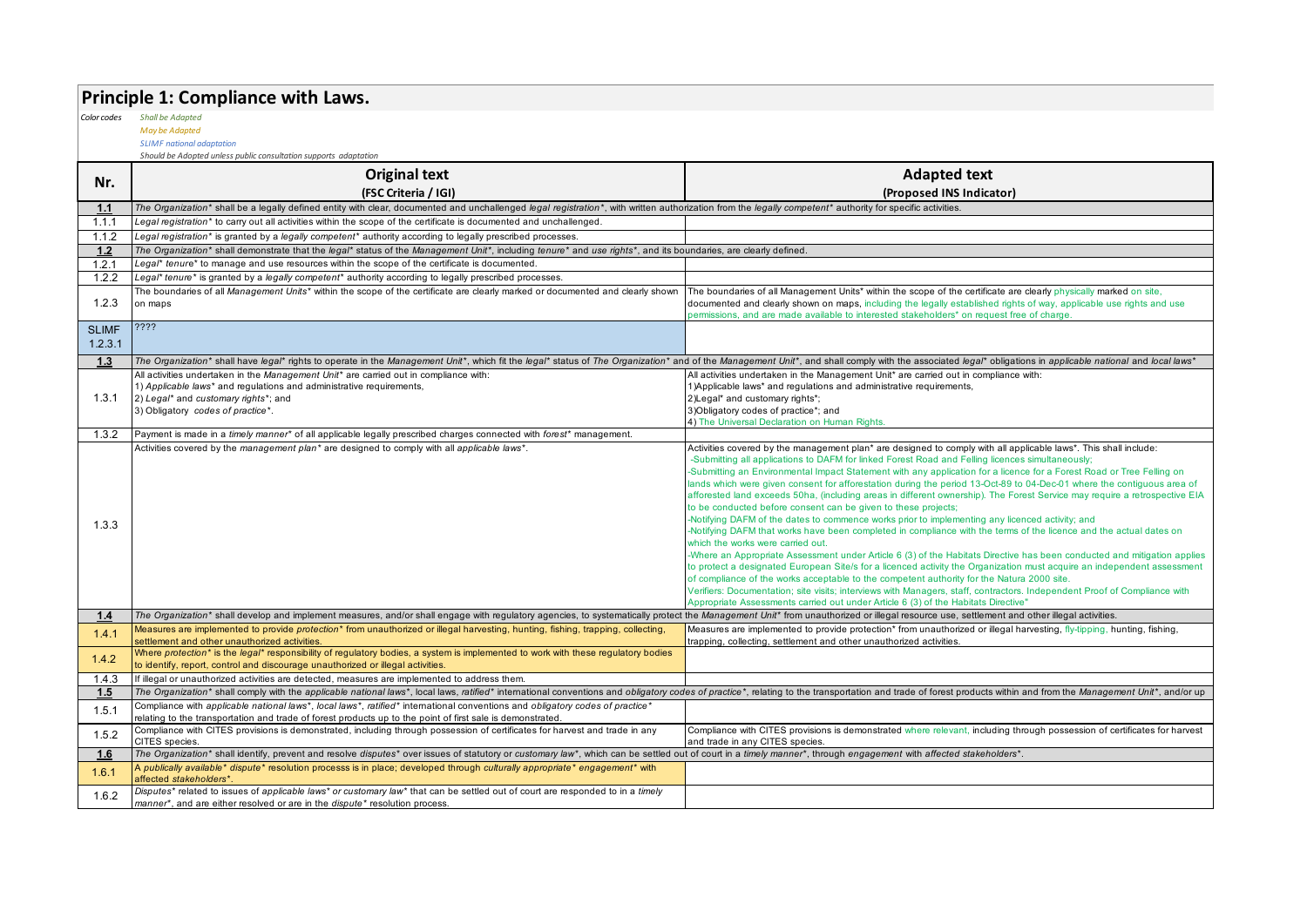|              | Up to date records of disputes related to issues of applicable laws* or customary law*, are held including:                                                                                                                    | Up to date records of disputes related to issues of applicable laws* or customary law*, are held including:                         |
|--------------|--------------------------------------------------------------------------------------------------------------------------------------------------------------------------------------------------------------------------------|-------------------------------------------------------------------------------------------------------------------------------------|
| 1.6.3        | 1) Steps taken to resolve disputes*;                                                                                                                                                                                           | 1) Steps taken to resolve disputes*;                                                                                                |
|              | 2)Outcomes of all dispute* resolution processes; and                                                                                                                                                                           | 2)Outcomes of all dispute* resolution processes; and                                                                                |
|              | 3) Unresolved disputes*, the reasons they are not resolved, and how they will be resolved.                                                                                                                                     | 3) Unresolved disputes*, the reasons they are not resolved, and proposals for how they will be resolved.                            |
|              | Operations cease in areas where <i>disputes</i> * exist:                                                                                                                                                                       |                                                                                                                                     |
| 1.6.4        | 1) Of substantial magnitude*; or                                                                                                                                                                                               |                                                                                                                                     |
|              | 2) Of substantial duration*; or                                                                                                                                                                                                |                                                                                                                                     |
|              | 3) Involving a significant* number of interests.                                                                                                                                                                               |                                                                                                                                     |
| 1.7          | The Organization* shall publicize a commitment not to offer or receive bribes in money or any other form of corruption, and shall comply with anti-corruption legislation where this exists. In the absence of anti-corruption |                                                                                                                                     |
| 1.7.7        | A policy is implemented that includes a commitment not to offer or receive bribes of any description.                                                                                                                          |                                                                                                                                     |
| <b>SLIMF</b> | A written or verbal declaration not to give or receive bribes (money) or to engage in other forms of corruption is communicated to                                                                                             |                                                                                                                                     |
| 1.7.1.1      | neighbours and customers.                                                                                                                                                                                                      |                                                                                                                                     |
| 1.7.2        | The policy meets or exceeds related legislation.                                                                                                                                                                               |                                                                                                                                     |
| 1.7.3        | The policy is publicly available* at no cost.                                                                                                                                                                                  |                                                                                                                                     |
| 1.7.4        | Bribery, coercion and other acts of corruption do not occur.                                                                                                                                                                   |                                                                                                                                     |
| 1.7.5        | Corrective measures are implemented if corruption does occur.                                                                                                                                                                  |                                                                                                                                     |
| <b>SLIMF</b> | Corrective measures are implemented if corruption does occur.                                                                                                                                                                  |                                                                                                                                     |
| 1.7.5.1      |                                                                                                                                                                                                                                |                                                                                                                                     |
| 1.8          | The Organization* shall demonstrate a long-term* commitment to adhere to the FSC Principles* and Criteria in the Management Unit*, and to related FSC Policies and Standards. A statement of this commitment shall be containe |                                                                                                                                     |
|              | A written policy, endorsed by an individual with authority to implement the policy, includes a long-term <sup>*</sup> commitment to forest <sup>*</sup>                                                                        | A written policy, endorsed by an individual with authority to implement the policy, includes a long-term <sup>*</sup> commitment to |
| 1.8.7        | management practices consistent with FSC Principles* and Criteria and related Policies and Standards.                                                                                                                          | forest* management practices consistent with FSC Principles* and Criteria* and related Policies and Standards. The policy           |
|              |                                                                                                                                                                                                                                | shall include a commitment not to attain development consent for significant forest management operations on uncertified            |
|              |                                                                                                                                                                                                                                | sites with the intention of bringing them in to the Management Unit after development consent has been awarded.                     |
| 1.8.2        | The policy is <i>publicly</i> available <sup>*</sup> at no cost.                                                                                                                                                               |                                                                                                                                     |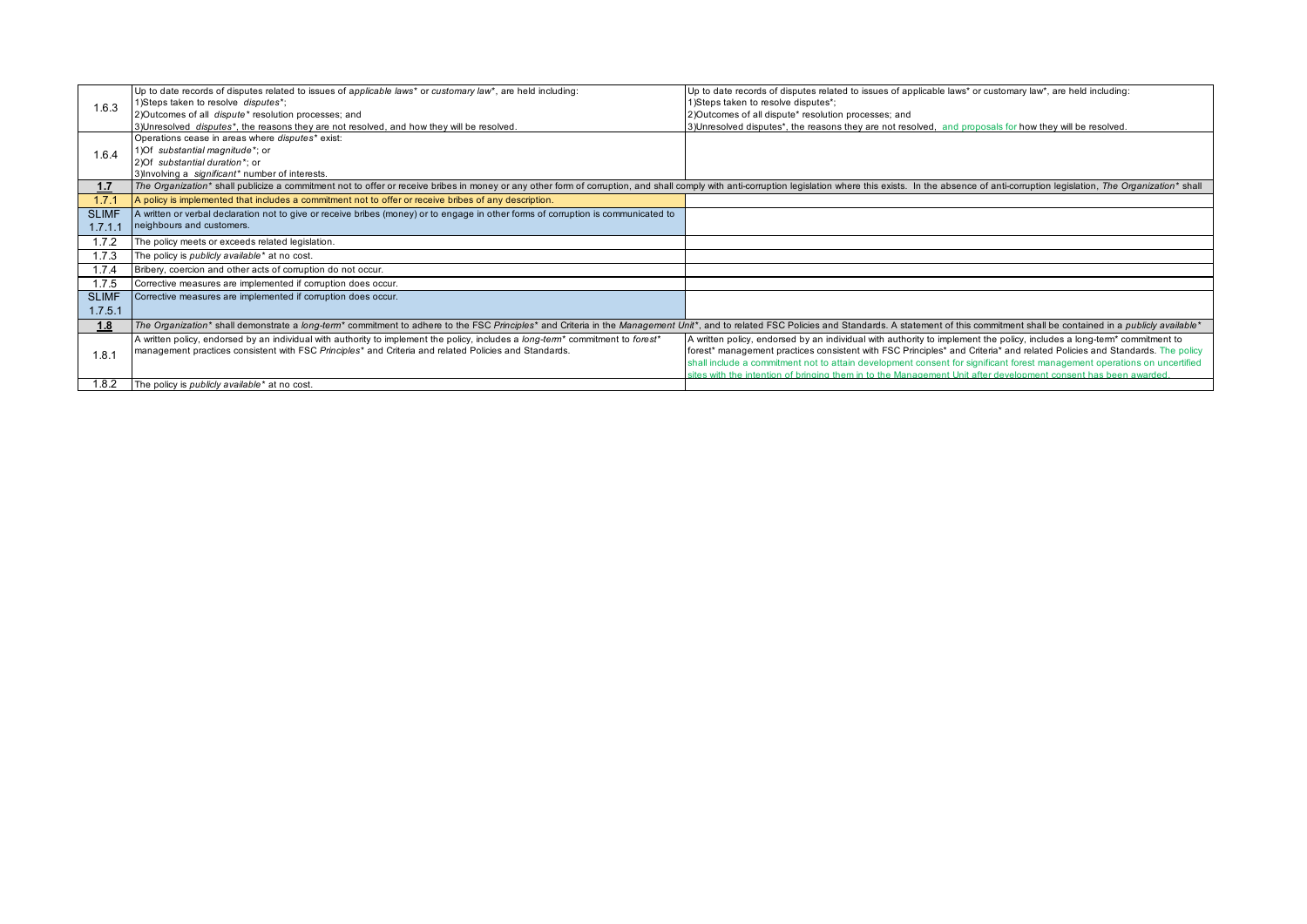# **Principle 2:** *Workers***'\* Rights and Employment Conditions**

*Color codes Shall be Adapted*

*May be Adapted SLIMF national adaptation*

*Should be Adopted unless public consultation supports adaptation*

|               | <b>Original text</b>                                                                                                                                                                                                                                                                                                                                                                                                                | <b>Adapted text</b>                                                                                                                                                                                                                                                                |
|---------------|-------------------------------------------------------------------------------------------------------------------------------------------------------------------------------------------------------------------------------------------------------------------------------------------------------------------------------------------------------------------------------------------------------------------------------------|------------------------------------------------------------------------------------------------------------------------------------------------------------------------------------------------------------------------------------------------------------------------------------|
| Nr.           | (FSC Criteria / IGI)                                                                                                                                                                                                                                                                                                                                                                                                                | (Proposed INS Indicator)                                                                                                                                                                                                                                                           |
| 2.1           | The Organization* shall uphold* the principles and rights at work as defined in the ILO Declaration on Fundamental Principles and Rights at Work (1998) based on the eight ILO Core Labour Conventions.                                                                                                                                                                                                                             |                                                                                                                                                                                                                                                                                    |
| 2.1.1         | The Organization <sup>®</sup> shall not use child labour.                                                                                                                                                                                                                                                                                                                                                                           |                                                                                                                                                                                                                                                                                    |
| 2.1.1.1       | The Organization* shall not employ workers* below the age of 15, or below the minimum age* as stated under national, or local<br>laws or regulations, whichever age is higher, except as specified in 2.1.1.2.                                                                                                                                                                                                                      | The Organization* shall not fully employ workers* below the minimum age* of 16, as stated in the Protection of Young Persons<br>Employment) Act 1996, except as specified in 2.1.1.2.                                                                                              |
| 2.1.1.2       | In countries where the national law <sup>*</sup> or regulations permit the employment of persons between the ages of 13 to 15 years in light<br>work* such employment should not interfere with schooling nor, be harmful to their health or development. Notably, where<br>children are subject to compulsory education laws, they shall work only outside of school hours during normal day-time working<br>hours.                | Employment of persons between the ages of 13 to 15 years in light work*:<br>does not exceed 8 hours a week;<br>is not harmful to their health or development;<br>only takes place during school holidays with a minimum of three weeks break from work during the summer holidays. |
| 2.1.1.3       | No person under the age of 18 is employed in hazardous <sup>*</sup> or heavy work <sup>*</sup> except for the purpose of training within approved<br>national laws and regulation.                                                                                                                                                                                                                                                  | No person under the age of 18 is employed in hazardous* or heavy work or permitted to use powered machinery except for the<br>purpose of training within approved national laws <sup>*</sup> and regulation.                                                                       |
| 2.1.1.4       | The Organization* shall prohibit worst forms of child labour*.                                                                                                                                                                                                                                                                                                                                                                      |                                                                                                                                                                                                                                                                                    |
| 2.1.2         | The Organization*shall eliminate all forms of forced and compulsory labour.                                                                                                                                                                                                                                                                                                                                                         |                                                                                                                                                                                                                                                                                    |
| 2.1.2.1       | Employment relationships are voluntary and based on mutual consent, without threat of a penalty.                                                                                                                                                                                                                                                                                                                                    |                                                                                                                                                                                                                                                                                    |
| 2.1.2.2       | There is no evidence of any practices indicative of forced or compulsory labour, including, but not limited to, the following:<br>Physical and sexual violence<br>Bonded labour<br>Withholding of wages /including payment of employment fees and or payment of deposit to commence employment<br>Restriction of mobility/movement<br>Retention of passport and identity documents<br>· Threats of denunciation to the authorities. |                                                                                                                                                                                                                                                                                    |
| 2.1.3         | The Organization*shall ensure that there is no discrimination in employment and occupation*.                                                                                                                                                                                                                                                                                                                                        |                                                                                                                                                                                                                                                                                    |
| 2.1.3.1       | Employment and occupation* practices are non-discriminatory.                                                                                                                                                                                                                                                                                                                                                                        |                                                                                                                                                                                                                                                                                    |
| 2.1.4         | The Organization*shall respect freedom of association and the right to collective bargaining.                                                                                                                                                                                                                                                                                                                                       |                                                                                                                                                                                                                                                                                    |
| 2.1.4.1       | Workers*are able to establish or join worker organizations*of their own choosing.                                                                                                                                                                                                                                                                                                                                                   |                                                                                                                                                                                                                                                                                    |
| 2.1.4.2       | The Organization*respects the rights of workers to engage in lawful activities related to forming, joining or assisting a workers'<br>organization, or to refrain from doing the same; and will not discriminate or punish workers for exercising these rights.                                                                                                                                                                     |                                                                                                                                                                                                                                                                                    |
| 2.1.4.3       | The Organization*negotiates with lawfully established workers' organizations*and/ or duly selected representatives in good faith*<br>and with the best efforts to reach a collective bargaining* agreement.                                                                                                                                                                                                                         |                                                                                                                                                                                                                                                                                    |
| 2.1.4.4       | Collective bargaining* agreements are implemented where they exist.                                                                                                                                                                                                                                                                                                                                                                 |                                                                                                                                                                                                                                                                                    |
| $2.2^{\circ}$ | The Organization* shall promote gender equality* in employment practices, training opportunities, awarding of contracts, processes of engagement* and management activities.                                                                                                                                                                                                                                                        |                                                                                                                                                                                                                                                                                    |
| 2.2.1         | Systems are implemented that promote gender equality* and prevent gender discrimination in employment practices, training<br>opportunities, awarding of contracts, processes of engagement* and management activities.                                                                                                                                                                                                              | Specific training shall be made available to women to increase their participation and advance their careers in forestry and<br>woodland management at all levels. (Added to Annex B)                                                                                              |
| 2.2.2         | Job opportunities are open to both women and men under the same conditions, and women are encouraged to participate<br>actively in all levels of employment.                                                                                                                                                                                                                                                                        | Job opportunities are open to both women and men under the same conditions, and women are proactively encouraged to<br>participate actively in all levels of employment.                                                                                                           |
| 2.2.3         | Work typically carried out by women (nurseries, silviculture, Non Timber Forest Product harvesting, weighing, packing, etc.) is<br>included in training and health & safety programs to the same extent as work typically carried out by men.                                                                                                                                                                                       |                                                                                                                                                                                                                                                                                    |
| 2.2.4         | Women and men are paid the same wage when they do the same work.                                                                                                                                                                                                                                                                                                                                                                    |                                                                                                                                                                                                                                                                                    |
| 2.2.5         | Women are paid directly and using mutually agreed methods (e.g. direct bank transfer, direct payments for school fees, etc.) to<br>ensure they safely receive and retain their wages.                                                                                                                                                                                                                                               | Women are paid directly (e.g. direct bank transfer) using mutually agreed methods to ensure they safely receive and retain their<br>wages.                                                                                                                                         |
| 2.2.6         | Maternity leave is no less than a six-week period after childbirth.                                                                                                                                                                                                                                                                                                                                                                 | Maternity leave is no less than a twenty-six-week period according to the Maternity Protection Act, 1994 and the Maternity<br>Protection (Amendment) Act, 2004.                                                                                                                    |
| 2.2.7         | Paternity leave is available and there is no penalty for taking it.                                                                                                                                                                                                                                                                                                                                                                 | Paternity leave is available and there is no penalty for taking it, in accordance with the Paternity Leave and Benefit Act 2016.                                                                                                                                                   |
| 2.2.8         | Meetings, management committees and decision-making forums are organized to include women and men, and to facilitate the<br>active participation of both.                                                                                                                                                                                                                                                                           |                                                                                                                                                                                                                                                                                    |
| 2.2.9         | Confidential and effective mechanisms exist for reporting and eliminating cases of sexual harassment and discrimination based<br>on gender, marital status, parenthood or sexual orientation.                                                                                                                                                                                                                                       |                                                                                                                                                                                                                                                                                    |
| 2.3           | the ILO Code of Practice on Safety and Health in Forestry Work.                                                                                                                                                                                                                                                                                                                                                                     | The Organization* shall implement health and safety practices to protect workers* from occupational safety and health hazards. These practices shall, proportionate to scale, intensity and risk* of management activities, me                                                     |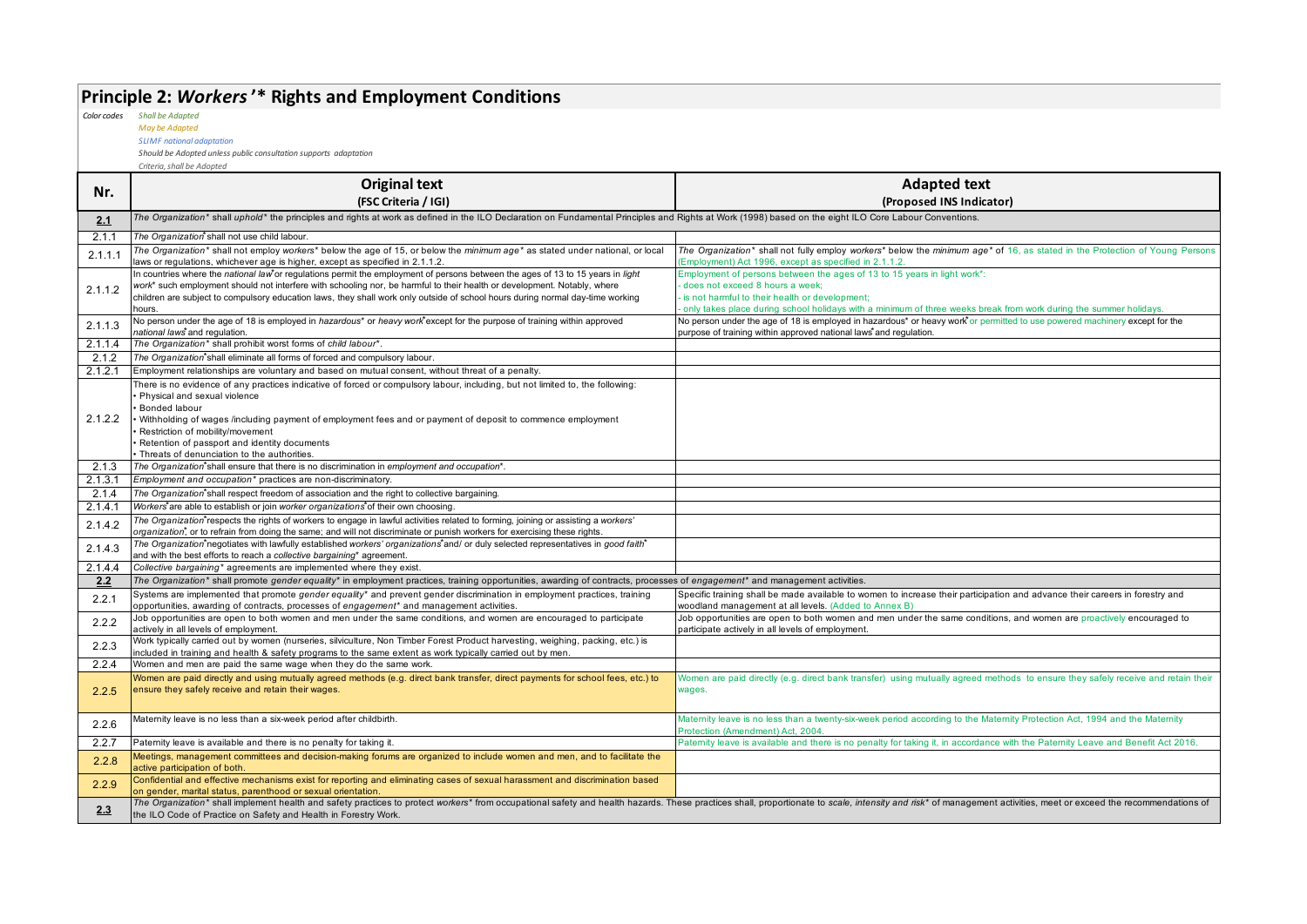| 2.3.1                   | Health and safety practices are developed and implemented that meet or exceed the ILO Code of Practice on Safety and Health<br>in Forestry Work.                                                                                                                                                                                          |                                                                                                                         |
|-------------------------|-------------------------------------------------------------------------------------------------------------------------------------------------------------------------------------------------------------------------------------------------------------------------------------------------------------------------------------------|-------------------------------------------------------------------------------------------------------------------------|
| <b>SLIMF</b><br>2.3.1.1 | Each worker* is informed about the health and safety measures corresponding to his/her activity and these meet or exceed the<br>ILO Code of Practice on Safety and Health in Forestry Work.                                                                                                                                               |                                                                                                                         |
| 2.3.2                   | Workers* have personal protective equipment appropriate to their assigned tasks.                                                                                                                                                                                                                                                          |                                                                                                                         |
| 2.3.3                   | Use of personal protective equipment is enforced.                                                                                                                                                                                                                                                                                         |                                                                                                                         |
| 2.3.4                   | Records are kept on health and safety practices including accident rates and lost time to accidents.                                                                                                                                                                                                                                      |                                                                                                                         |
| <b>SLIMF</b>            | The use of health and safety measures by workers* is checked and known.                                                                                                                                                                                                                                                                   |                                                                                                                         |
| 2.3.4.1                 |                                                                                                                                                                                                                                                                                                                                           |                                                                                                                         |
| 2.3.5                   | The frequency and severity of accidents are consistently low compared to national forest* industry averages.                                                                                                                                                                                                                              |                                                                                                                         |
| <b>SLIMF</b>            | Accident level is low compared to national forest* industry averages.                                                                                                                                                                                                                                                                     |                                                                                                                         |
| 2.3.5.1                 |                                                                                                                                                                                                                                                                                                                                           |                                                                                                                         |
| 2.3.6                   | The health and safety practices are reviewed and revised as required after major incidents or accidents.                                                                                                                                                                                                                                  |                                                                                                                         |
| 2.4                     | The Organization* shall pay wages that meet or exceed minimum forest* industry standards or other recognized forest* industry wage agreements or living wages*, where these are higher than the legal* minimum wages. When non<br>Organization* shall through engagement* with workers* develop mechanisms for determining living wages*. |                                                                                                                         |
|                         | Wages paid by The Organization* in all circumstances meet or exceed legal* minimum wage rates, where such rates exist.                                                                                                                                                                                                                    | Wages and pensions paid by The Organization* in all circumstances meet or exceed legal* minimum wage rates / pension    |
| 2.4.1                   |                                                                                                                                                                                                                                                                                                                                           | entitlements.                                                                                                           |
|                         |                                                                                                                                                                                                                                                                                                                                           | Verifiers: Wage slips, pension payslips, interviews with workers.                                                       |
|                         | Wages paid meet or exceed:                                                                                                                                                                                                                                                                                                                | Wages paid meet or exceed:                                                                                              |
| 2.4.2                   | 1) Minimum forest* industry standards; or                                                                                                                                                                                                                                                                                                 | 1) The statutory national living wages*; or                                                                             |
|                         | 2) Other recognized forest* industry wage agreements; or                                                                                                                                                                                                                                                                                  | 2) Other recognized forest* industry wage agreements where higher than national living wages*.                          |
|                         | 3) Living wages* that are higher than legal* minimum wages.                                                                                                                                                                                                                                                                               |                                                                                                                         |
| 2.4.3                   | When no minimum wage levels exist, wages are established through culturally appropriate* engagement* with workers* and/or<br>formal and informal workers organizations*.                                                                                                                                                                  | Wage rates are established through culturally appropriate* engagement* with workers* and/or formal and informal workers |
| 2.4.4                   | Wages, salaries and contracts are paid on time.                                                                                                                                                                                                                                                                                           | prganizations*.                                                                                                         |
| 2.5                     | The Organization* shall demonstrate that workers* have job-specific training and supervision to safely and effectively implement the Management Plan* and all management activities.                                                                                                                                                      |                                                                                                                         |
|                         | Workers* have job specific training consistent with Annex B and supervision to safely and effectively contribute to the                                                                                                                                                                                                                   |                                                                                                                         |
| 2.5.1                   | implementation of the management plan <sup>*</sup> and all management activities.                                                                                                                                                                                                                                                         |                                                                                                                         |
| 2.5.2                   | Up to date training records are kept for all relevant workers*.                                                                                                                                                                                                                                                                           | Up to date training requirements & records of training given are kept for all relevant workers*.                        |
|                         | The Organization* through engagement* with workers* shall have mechanisms for resolving grievances and for providing fair compensation* to workers* for loss or damage to property, occupational diseases*, or occupational in                                                                                                            |                                                                                                                         |
| 2.6                     | for The Organization*.                                                                                                                                                                                                                                                                                                                    |                                                                                                                         |
| 2.6.1                   | A dispute* resolution process is in place, developed through culturally appropriate* engagement* with workers*.                                                                                                                                                                                                                           | The mechanism for resolving grievances in the workplace is widely disseminated to and known about by workers*, and was  |
|                         |                                                                                                                                                                                                                                                                                                                                           | developed through culturally appropriate* engagement* with workers*.                                                    |
| 2.6.2                   | Workers* grievances are identified and responded to and are either resolved or are in the dispute* resolution process.                                                                                                                                                                                                                    |                                                                                                                         |
|                         | Up-to-date records of workers* grievances related to workers* loss or damage of property, occupational diseases* or injuries are                                                                                                                                                                                                          |                                                                                                                         |
|                         | maintained including:                                                                                                                                                                                                                                                                                                                     |                                                                                                                         |
| 2.6.3.                  | 1)Steps taken to resolve grievances;                                                                                                                                                                                                                                                                                                      |                                                                                                                         |
|                         |                                                                                                                                                                                                                                                                                                                                           |                                                                                                                         |
|                         | 2)Outcomes of all <i>dispute</i> * resolution processes including fair compensation *; and                                                                                                                                                                                                                                                |                                                                                                                         |
| 2.6.4                   | 3) Unresolved <i>disputes*</i> , the reasons they are not resolved, and how they will be resolved.<br>Fair compensation* is provided to workers* for work-related loss or damage of property and occupational disease* or injuries.                                                                                                       |                                                                                                                         |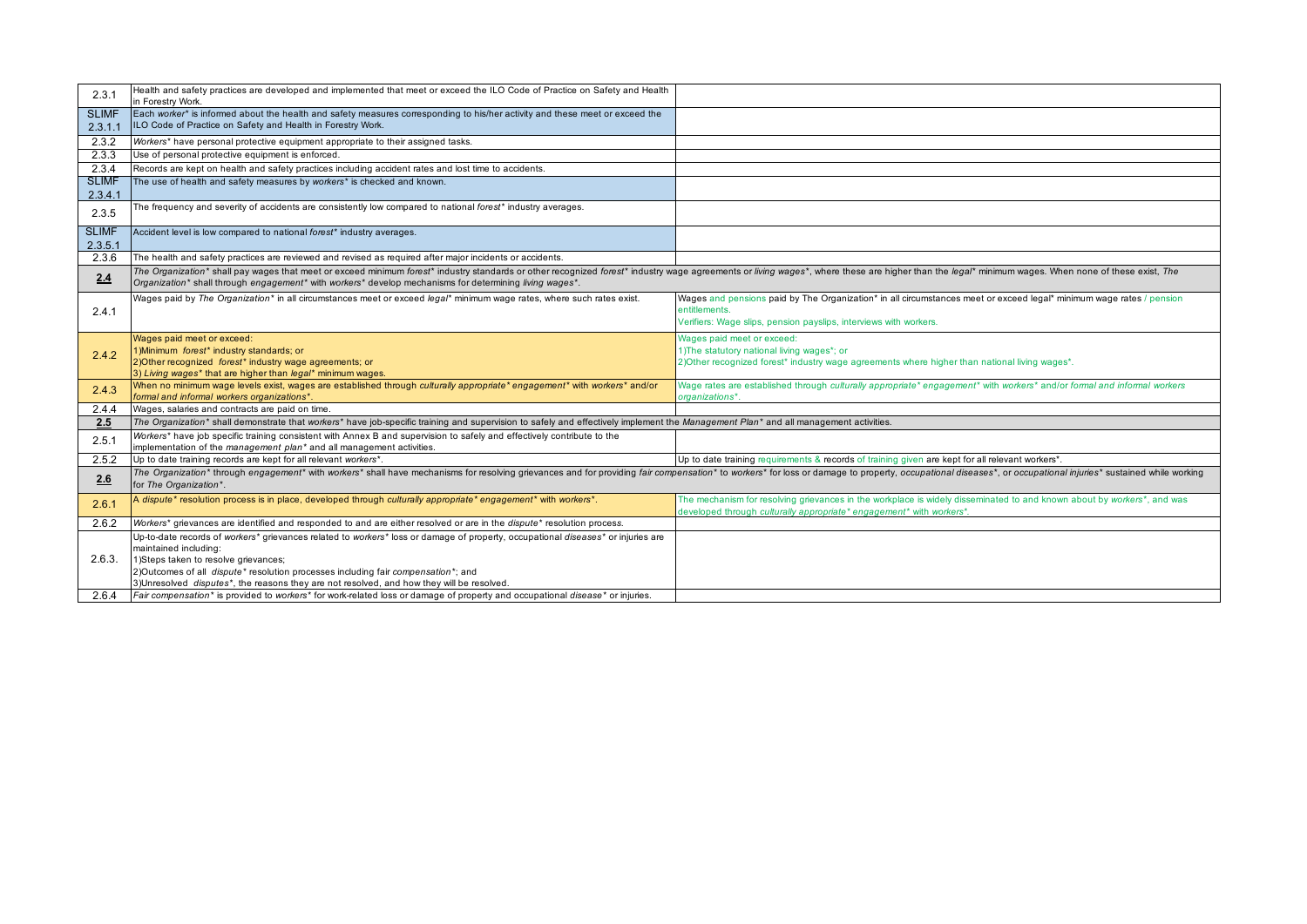|             | Principle 3: Indigenous Peoples'* Rights                                                                                                                                                                                       |                                                                                                                                  |
|-------------|--------------------------------------------------------------------------------------------------------------------------------------------------------------------------------------------------------------------------------|----------------------------------------------------------------------------------------------------------------------------------|
| Color codes | <b>Shall be Adapted</b>                                                                                                                                                                                                        |                                                                                                                                  |
|             | May be Adapted<br><b>SLIMF</b> national adaptation                                                                                                                                                                             |                                                                                                                                  |
|             | Should be Adopted unless public consultation supports adaptation                                                                                                                                                               |                                                                                                                                  |
|             | Criteria, shall be Adopted                                                                                                                                                                                                     |                                                                                                                                  |
| Nr.         | <b>Original text</b>                                                                                                                                                                                                           | <b>Adapted text</b>                                                                                                              |
|             | (FSC Criteria / IGI)                                                                                                                                                                                                           | (Proposed INS Indicator)                                                                                                         |
| 3.1         | The Organization* shall identify the Indigenous Peoples* that exist within the Management Unit* or those that are affected by management activities. The Organization* shall then, through engagement* with these Indigenous P |                                                                                                                                  |
| 3.1.1       | Indigenous Peoples* that may be affected by management activities are identified.                                                                                                                                              | Self-identifying Indigenous Peoples* within the Management Unit* or that may be affected by management activities are            |
|             |                                                                                                                                                                                                                                | identified.<br>Verifiers: Self-identifying Indigenous Peoples* identified                                                        |
| 3.1.2       | Through culturally appropriate* engagement* with the Indigenous Peoples* identified in 3.1.1, the following are documented                                                                                                     | Through culturally appropriate* engagement* with the self-identifying Indigenous Peoples* identified in 3.1.1, the following are |
|             | and/or mapped:                                                                                                                                                                                                                 | documented and/or mapped:                                                                                                        |
|             | 1) Their legal* and customary rights* of tenure*;<br>2) Their legal* and customary* access to, and use rights*, of the forest* resources and ecosystem services*,                                                              | 1) Their legal* and customary rights* of tenure*;                                                                                |
|             | 3) Their legal* and customary rights* and obligations that apply;                                                                                                                                                              | 2) Their legal* and customary* access to, and use rights*, of the forest* resources and ecosystem services*,                     |
|             | 4) The evidence supporting these rights and obligations;                                                                                                                                                                       | 3) Their legal* and customary rights* and obligations that apply;<br>4) The evidence supporting these rights and obligations;    |
|             | 5) Areas where rights are contested between Indigenous Peoples*, governments and/or others;                                                                                                                                    | 5) Areas where rights are contested between Indigenous Peoples*, governments and/or others;                                      |
|             | 6)Summary of the means by which the legal* and customary rights* and contested rights, are addressed by The Organization*;<br>and                                                                                              | 6)Summary of the means by which the legal* and customary rights* and contested rights, are addressed by The Organization*;       |
|             | 7) The aspirations and goals of Indigenous Peoples* related to management activities, Intact Forest Landscapes* and                                                                                                            | 7)The aspirations and goals of Indigenous Peoples* related to management activities, Intact Forest Landscapes* and Indigenous    |
|             | Indigenous cultural landscapes*.                                                                                                                                                                                               | cultural landscapes*; and                                                                                                        |
|             |                                                                                                                                                                                                                                | 8) The elected community representative/s appointed to act as a bridge point for all communications with the Organization.       |
|             |                                                                                                                                                                                                                                | Verifiers: Documentary evidence of the above. Community Representatives identified.                                              |
| 3.2         | The Organization* shall recognize and uphold* the legal* and customary rights* of Indigenous Peoples* to maintain control over management activities within or related to the Management Unit* to the extent necessary to prot |                                                                                                                                  |
| 3.2.1       | Through culturally appropriate* engagement* Indigenous Peoples* are informed when, where and how they can comment on                                                                                                           |                                                                                                                                  |
|             | and request modification to management activities to the extent necessary to protect their rights, resources, lands and territories*.                                                                                          |                                                                                                                                  |
| 3.2.2       | The legal* and customary rights* of Indigenous Peoples* are not violated by The Organization*.                                                                                                                                 |                                                                                                                                  |
| 3.2.3       | Where evidence exists that legal* and customary rights* of Indigenous Peoples* related to management activities have been                                                                                                      |                                                                                                                                  |
|             | violated the situation is corrected, if necessary, through culturally appropriate* engagement* and/or through the dispute*                                                                                                     |                                                                                                                                  |
| 3.2.4       | resolution process as required in Criteria 1.6 or 4.6.<br>Free, prior and informed consent* is granted by Indigenous Peoples* prior to management activities that affect their identified                                      |                                                                                                                                  |
|             | rights through a process that includes:                                                                                                                                                                                        |                                                                                                                                  |
|             | 1) Ensuring Indigenous Peoples* know their rights and obligations regarding the resource;                                                                                                                                      |                                                                                                                                  |
|             | 2)Informing the <i>Indigenous Peoples</i> <sup>*</sup> of the value of the resource, in economic, social and environmental terms;                                                                                              |                                                                                                                                  |
|             | 3)Informing the Indigenous Peoples* of their right to withhold or modify consent to the proposed management activities to the<br>extent necessary to protect their rights, resources, lands and territories*; and              |                                                                                                                                  |
|             | 4)Informing the Indigenous Peoples* of the current and future planned forest* management activities.                                                                                                                           |                                                                                                                                  |
| 3.2.5       | Where the process of Free Prior and Informed Consent* has not yet resulted in an FPIC agreement, The Organisation* and the                                                                                                     |                                                                                                                                  |
|             | affected Indigenous Peoples* are engaged in a mutually agreed FPIC process that is advancing, in good faith* and with which<br>the community is satisfied.                                                                     |                                                                                                                                  |
| 3.3         | In the event of delegation of control over management activities, a binding agreement* between The Organization* and the Indigenous Peoples* shall be concluded through Free, Prior and Informed Consent*. The agreement shall |                                                                                                                                  |
|             | provisions for renegotiation, renewal, termination, economic conditions and other terms and conditions. The agreement shall make provision for monitoring by Indigenous Peoples of The Organization*'s compliance with its ter |                                                                                                                                  |
| 3.3.1       | Where control over management activities has been granted through Free Prior and Informed Consent* based on culturally                                                                                                         |                                                                                                                                  |
|             | appropriate* engagement*, the binding agreement* contains the duration, provisions for renegotiation, renewal, termination,<br>economic conditions and other terms and conditions.                                             |                                                                                                                                  |
| 3.3.2       | Records of binding agreements* are maintained.                                                                                                                                                                                 |                                                                                                                                  |
| 3.3.3       | The binding agreement* contains the provision for monitoring by Indigenous Peoples* of The Organization*'s compliance with its                                                                                                 |                                                                                                                                  |
|             | terms and conditions.                                                                                                                                                                                                          |                                                                                                                                  |
| 3.4         | The Organization* shall recognize and uphold* the rights, customs and culture of Indigenous Peoples* as defined in the United Nations Declaration on the Rights of Indigenous Peoples (2007) and ILO Convention 169 (1989).    |                                                                                                                                  |
| 3.4.1       | The rights, customs and culture of Indigenous Peoples* as defined in UNDRIP and ILO Convention 169 are not violated by The<br>Organization*.                                                                                   |                                                                                                                                  |
| 3.4.2       | Where evidence that rights, customs and culture of Indigenous Peoples*, as defined in UNDRIP and ILO Convention 169, have                                                                                                      |                                                                                                                                  |
|             | been violated by The Organization*, the situation is documented including steps to restore* these rights, customs and culture of<br>Indigenous Peoples*, to the satisfaction of the rights holders.                            |                                                                                                                                  |
| 3.5         | The Organization*, through engagement* with Indigenous Peoples*, shall identify sites which are of special cultural, ecological, economic, religious or spiritual significance and for which these Indigenous Peoples hold leg |                                                                                                                                  |
|             | shall be recognized by The Organization* and their management, and/or protection* shall be agreed through engagement* with these Indigenous Peoples.                                                                           |                                                                                                                                  |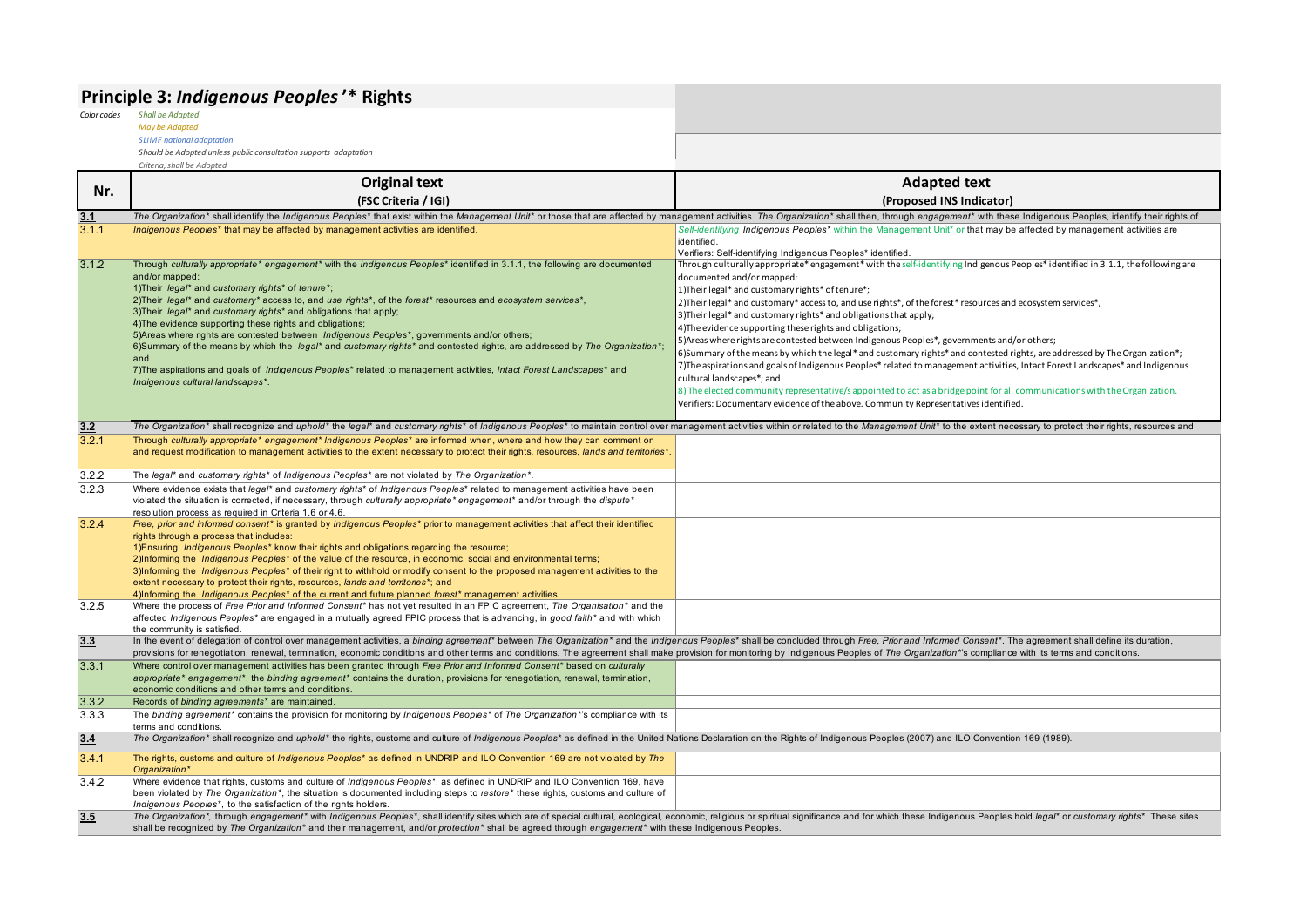| 3.5.1 | Sites of special cultural, ecological, economic, religious or spiritual significance for which Indigenous Peoples* hold legal* or                                                                                              |  |
|-------|--------------------------------------------------------------------------------------------------------------------------------------------------------------------------------------------------------------------------------|--|
|       | customary rights* are identified through culturally appropriate* engagement*.                                                                                                                                                  |  |
| 3.5.2 | Measures to protect such sites are agreed, documented and implemented through culturally appropriate* engagement* with                                                                                                         |  |
|       | Indigenous Peoples*. When Indigenous Peoples* determine that physical identification of sites in documentation or on maps                                                                                                      |  |
|       | would threaten the value or <i>protection</i> <sup>*</sup> of the sites, then other means will be used.                                                                                                                        |  |
| 3.5.3 | Wherever sites of special cultural, ecological, economic, religious or spiritual significance are newly observed or discovered,                                                                                                |  |
|       | management activities cease immediately in the vicinity until protective measures have been agreed to with the Indigenous                                                                                                      |  |
|       | Peoples*, and as directed by local and national laws*.                                                                                                                                                                         |  |
| 3.6   | The Organization* shall uphold* the right of Indigenous Peoples* to protect* and utilize their traditional knowledge* and shall compensate local communities* for the utilization of such knowledge and their intellectual pro |  |
|       | Criterion 3.3 shall be concluded between The Organization* and the Indigenous Peoples for such utilization through Free, Prior and Informed Consent* before utilization takes place, and shall be consistent with the protecti |  |
| 3.6.1 | Traditional knowledge* and intellectual property* are protected and are only used when the acknowledged owners of that                                                                                                         |  |
|       | traditional knowledge* and intellectual property* have provided their Free, Prior and Informed Consent* formalized through a                                                                                                   |  |
|       | binding agreement*.                                                                                                                                                                                                            |  |
| 3.6.2 | Indigenous Peoples* are compensated according to the binding agreement* reached through Free, Prior and Informed                                                                                                               |  |
|       | Consent <sup>*</sup> for the use of traditional knowledge <sup>*</sup> and intellectual property <sup>*</sup> .                                                                                                                |  |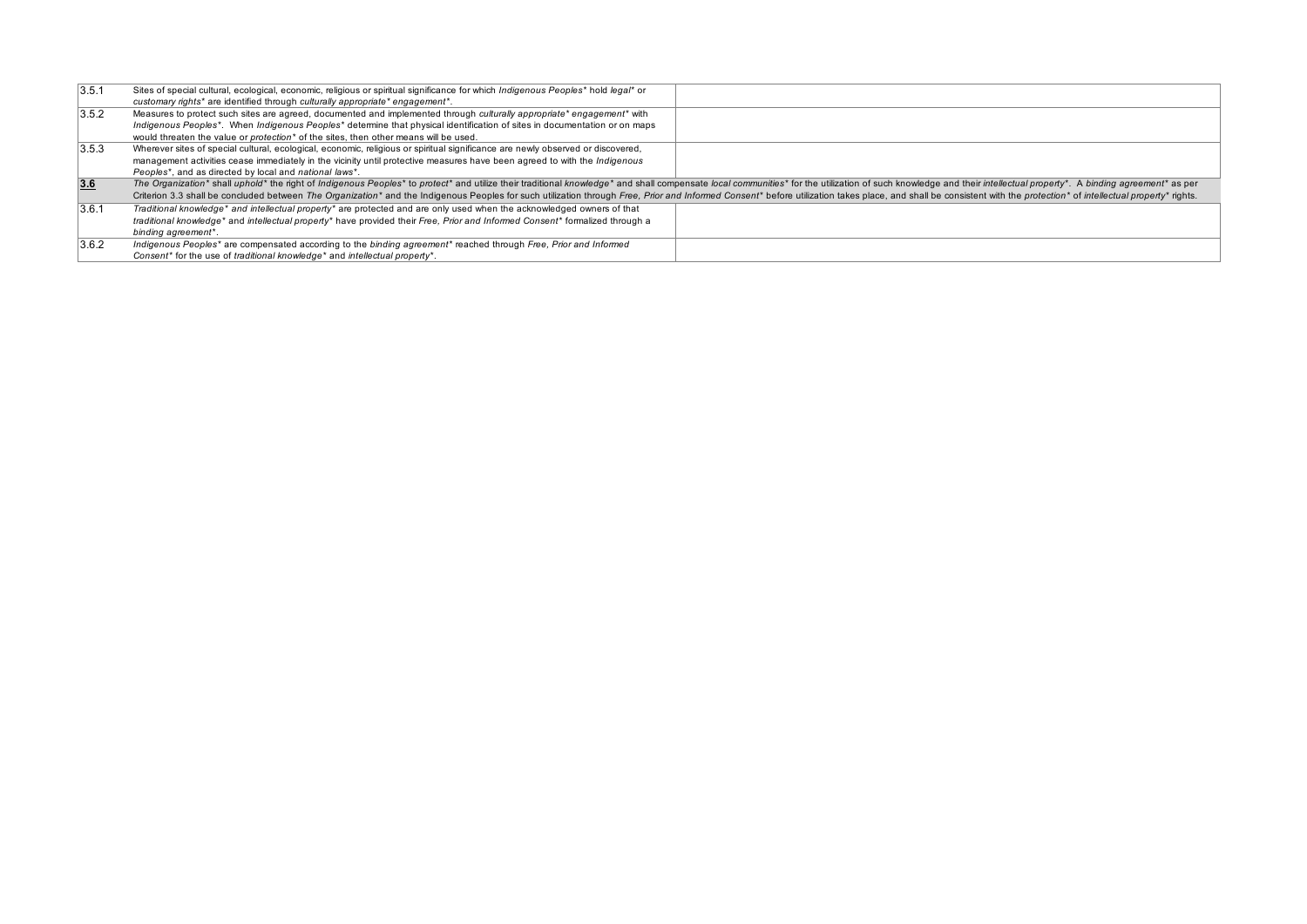# **Principle 4: Community Relations** *Color codes Shall be Adapted*

*May be Adapted SLIMF national adaptation*

*Should be Adopted unless public consultation supports adaptation*

| Nr.                   | <b>Original text</b>                                                                                                                                                                                                                                                                                                                                                                                                                                                                                                                                                                                                                                                                                                                                                                           | <b>Adapted text</b>                                                                                                                                                                                                                                                                                                                                                                                                                                                                                                                                                                                                                                                                                                                                                                                                                                                                                           |
|-----------------------|------------------------------------------------------------------------------------------------------------------------------------------------------------------------------------------------------------------------------------------------------------------------------------------------------------------------------------------------------------------------------------------------------------------------------------------------------------------------------------------------------------------------------------------------------------------------------------------------------------------------------------------------------------------------------------------------------------------------------------------------------------------------------------------------|---------------------------------------------------------------------------------------------------------------------------------------------------------------------------------------------------------------------------------------------------------------------------------------------------------------------------------------------------------------------------------------------------------------------------------------------------------------------------------------------------------------------------------------------------------------------------------------------------------------------------------------------------------------------------------------------------------------------------------------------------------------------------------------------------------------------------------------------------------------------------------------------------------------|
|                       | (FSC Criteria / IGI)                                                                                                                                                                                                                                                                                                                                                                                                                                                                                                                                                                                                                                                                                                                                                                           | (Proposed INS Indicator)                                                                                                                                                                                                                                                                                                                                                                                                                                                                                                                                                                                                                                                                                                                                                                                                                                                                                      |
| 4.1                   | The Organization* shall identify the local communities* that exist within the Management Unit* and those that are affected by management activities. The Organization* shall then, through engagement* with these local<br>communities*, identify their rights of tenure*, their rights of access to and use of forest* resources and ecosystem services*, their customary rights* and legal* rights and obligations, that apply within the Management Un                                                                                                                                                                                                                                                                                                                                      |                                                                                                                                                                                                                                                                                                                                                                                                                                                                                                                                                                                                                                                                                                                                                                                                                                                                                                               |
| 4.1.1                 | Local communities* that exist in the Management Unit* and those that may be affected by management<br>activities are identified.                                                                                                                                                                                                                                                                                                                                                                                                                                                                                                                                                                                                                                                               | All Local communities* that exist in the Management Unit* and those affected by management activities are<br>identified and for each, a community a representative is appointed to act as a focal point for community issues.<br>Verifiers: Local communities and their Community Representatives identified.                                                                                                                                                                                                                                                                                                                                                                                                                                                                                                                                                                                                 |
| 4.1.2                 | Through culturally appropriate * engagement * with the local communities * identified in 4.1.1, the following are<br>documented and/or mapped:<br>1) Their legal* and customary rights* of tenure*;<br>2)Their <i>legal</i> * and customary* access to, and use rights*, of the forest* resources and ecosystem services*<br>3) Their legal* and customary* rights* and obligations that apply;<br>4) The evidence supporting these rights and obligations;<br>5) Areas where rights are contested between local communities*, governments and/or others;<br>6)Summary of the means by which the legal* and customary rights*, and contested rights are addressed by<br>The Organization*; and<br>7) The aspirations and goals of <i>local communities</i> * related to management activities. | Through culturally appropriate* engagement* with the local communities* identified in 4.1.1, the following are<br>documented and/or mapped:<br>1) Their legal* and customary rights* of tenure*;<br>2) Their legal* and customary* access to, and use rights*, of the forest* resources and ecosystem services*;<br>3) Their legal* and customary* rights* and obligations that apply;<br>4) The evidence supporting these rights and obligations;<br>5) Areas where rights are contested between local communities*, governments and/or others;<br>6) Summary of the means by which the legal* and customary rights*, and contested rights are addressed by<br>The Organization*;<br>7) The aspirations and goals of local communities* related to management activities; and<br>8) Summary of the means by which the aspirations and goals of the local communities* are addressed by The<br>Organization*. |
| 4.2                   | The Organization* shall recognize and uphold* the legal* and customary rights* of local communities* to maintain control over management activities within or related to the Management Unit* to the extent necessary to<br>protect their rights, resources, lands and territories*. Delegation by local communities* of control over management activities to third parties requires Free, Prior and Informed Consent*.                                                                                                                                                                                                                                                                                                                                                                       |                                                                                                                                                                                                                                                                                                                                                                                                                                                                                                                                                                                                                                                                                                                                                                                                                                                                                                               |
| 4.2.1                 | Through culturally appropriate* engagement* local communities* are informed of when, where and how they<br>can comment on and request modification to management activities to the extent necessary to protect their<br>rights.                                                                                                                                                                                                                                                                                                                                                                                                                                                                                                                                                                | Through culturally appropriate* engagement, local communities* are informed in advance of when, where,<br>and how they can comment and request a modification of management activities to the extent necessary to<br>protect their rights.                                                                                                                                                                                                                                                                                                                                                                                                                                                                                                                                                                                                                                                                    |
| 4.2.2                 | The legal* and customary rights* of local communities* to maintain control over management activities are not<br>violated by The Organization*.                                                                                                                                                                                                                                                                                                                                                                                                                                                                                                                                                                                                                                                | The legal* and customary rights* of local communities* to maintain control over management activities, their<br>recreational enjoyment of the forest and rights of way are not violated by The Organization*.                                                                                                                                                                                                                                                                                                                                                                                                                                                                                                                                                                                                                                                                                                 |
| 4.2.3                 | Where evidence exists that <i>legal</i> * and customary rights * of local communities * related to management<br>activities have been violated the situation is corrected, if necessary, through culturally appropriate*<br>engagement* and/or through the dispute* resolution process in Criteria 1.6 or 4.6.                                                                                                                                                                                                                                                                                                                                                                                                                                                                                 | Where evidence exists that human, legal* and customary rights* of local communities* related to<br>management activities have been violated the situation is corrected, if necessary, through culturally<br>appropriate* engagement* and/or through the dispute* resolution process in Criteria* 1.6 or 4.6.                                                                                                                                                                                                                                                                                                                                                                                                                                                                                                                                                                                                  |
| 4.2.4                 | Free, Prior and Informed Consent* is granted by local communities* prior to management activities that affect<br>their identified rights through a process that includes:<br>1) Ensuring I ocal communities <sup>*</sup> know their rights and obligations regarding the resource;<br>2)Informing the <i>local communities</i> <sup>*</sup> of the value of the resource, in economic, social and environmental terms;<br>3)Informing the local communities* of their right to withhold or modify consent to the proposed management<br>activities to the extent necessary to protect their rights and resources; and<br>4)Informing the <i>local communities</i> <sup>*</sup> of the current and future planned forest <sup>*</sup> management activities.                                    | Affected local community* rights holders* give their Free, Prior and Informed Consent* to planned<br>management activities that affect their identified rights, through a process that meets the following<br>characteristics:<br>1) Ensuring local communities* know their rights and obligations regarding the resource;<br>2)Informing the local communities* of the value of the resource, in economic, social and environmental terms;<br>3)Informing the local communities* of their right to withhold or modify consent to the proposed management<br>activities to the extent necessary to protect their rights and resources; and<br>4)Informing the local communities* of the current and future planned forest* management activities.                                                                                                                                                             |
| 4.2.5                 | Where the process of Free Prior and Informed Consent* has not yet resulted in an FPIC agreement, The<br>Organisation * and the affected local communities * are engaged in a mutually agreed FPIC process that is<br>advancing, in good faith* and with which the community is satisfied.                                                                                                                                                                                                                                                                                                                                                                                                                                                                                                      |                                                                                                                                                                                                                                                                                                                                                                                                                                                                                                                                                                                                                                                                                                                                                                                                                                                                                                               |
| 4.3                   | The Organization* shall provide reasonable* opportunities for employment, training and other services to local communities*, contractors and suppliers proportionate to scale* and intensity* of its management activities.                                                                                                                                                                                                                                                                                                                                                                                                                                                                                                                                                                    |                                                                                                                                                                                                                                                                                                                                                                                                                                                                                                                                                                                                                                                                                                                                                                                                                                                                                                               |
| 4.3.1<br><b>SLIMF</b> | 4.3.1 Reasonable* opportunities are communicated and provided to local communities*, local contractors<br>and local suppliers for:<br>1)Employment,<br>2)Training, and<br>3) Other services.<br>Preference is given to local people and services.                                                                                                                                                                                                                                                                                                                                                                                                                                                                                                                                              | Reasonable* opportunities are proactively offered and provided to local communities*, local contractors and<br>local suppliers for:<br>1)Employment,<br>2)Training, and<br>3) Other services related with forest management.                                                                                                                                                                                                                                                                                                                                                                                                                                                                                                                                                                                                                                                                                  |
| 4.3.1.1               |                                                                                                                                                                                                                                                                                                                                                                                                                                                                                                                                                                                                                                                                                                                                                                                                |                                                                                                                                                                                                                                                                                                                                                                                                                                                                                                                                                                                                                                                                                                                                                                                                                                                                                                               |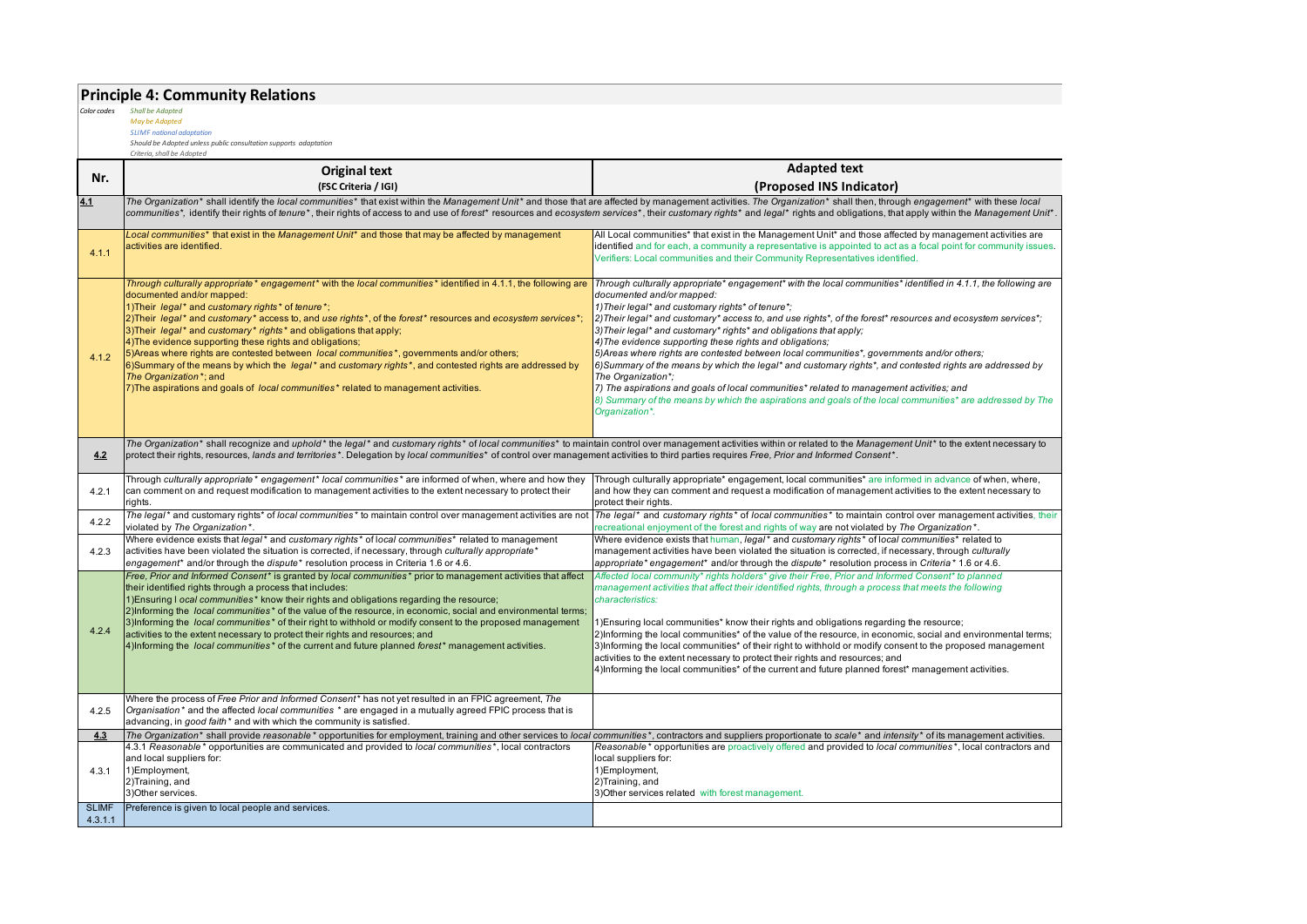| 4.4                     | The Organization* shall implement additional activities, through engagement* with local communities*, that contribute to their social and economic development, proportionate to the scale*, intensity* and socio-economic<br>impact of its management activities.                                                                                                                                                          |                                                                                                                                                                                                                                                                                                                                                                                   |
|-------------------------|-----------------------------------------------------------------------------------------------------------------------------------------------------------------------------------------------------------------------------------------------------------------------------------------------------------------------------------------------------------------------------------------------------------------------------|-----------------------------------------------------------------------------------------------------------------------------------------------------------------------------------------------------------------------------------------------------------------------------------------------------------------------------------------------------------------------------------|
| 4.4.1                   | Opportunities for local social and economic development are identified through culturally appropriate *<br>engagement* with local communities* and other relevant organizations.                                                                                                                                                                                                                                            | Opportunities for local social and economic development that meet the local community's aspirations & goals<br>as identified in 4.1.2 are identified through culturally appropriate * engagement* with local communities* and<br>other relevant organizations.                                                                                                                    |
| <b>SLIMF</b><br>4.4.1.1 | Opportunities for local social and economic development are identified and implemented.                                                                                                                                                                                                                                                                                                                                     | Immediate opportunities that contribute to the well-being or development of the local community are identified<br>and implemented.                                                                                                                                                                                                                                                |
| 4.4.2                   | Projects and additional activities are implemented and/or supported that contribute to local social and<br>economic benefit and are proportionate to the socio-economic impact of management activities.                                                                                                                                                                                                                    | Projects and additional activities implemented or supported provide social and economic benefit and are<br>proportionate to the socio-economic impact of management activities.                                                                                                                                                                                                   |
| <b>SLIMF</b><br>4.4.2.1 | Local products and services are used.                                                                                                                                                                                                                                                                                                                                                                                       | Local products and services are encouraged.                                                                                                                                                                                                                                                                                                                                       |
| 4.5                     | The Organization*, through engagement* with local communities*, shall take action to identify, avoid and<br>mitigate significant* negative social, environmental and economic impacts of its management activities on<br>affected communities. The action taken shall be proportionate to the scale, intensity and risk* of those<br>activities and negative impacts.                                                       |                                                                                                                                                                                                                                                                                                                                                                                   |
| 4.5.1                   | Through culturally appropriate* engagement* with local communities*, measures are implemented to identify,<br>avoid and mitigate significant* negative social, environmental and economic impacts of management<br>activities.                                                                                                                                                                                              | Before implementing management activities, the Organization identifies significant* negative social,<br>environmental and economic impacts and their prevention and mitigation measures, through a culturally<br>appropriate engagement* with local communities*, established local community groups, recreational user<br>groups and trail development groups.                   |
| <b>SLIMF</b><br>4.5.1.1 | Measures are implemented to avoid and mitigate negative social, environmental and economic impacts of<br>management activities on affected communities.                                                                                                                                                                                                                                                                     | The input of the local community and recreational forest users is considered to define and implement the<br>measures to enhance positive and avoid or reduce negative social, environmental or economic impacts<br>identified.                                                                                                                                                    |
| <b>SLIMF</b><br>4.5.1.2 | Upon request, these measures are communicated to neighbours and adjacent landowners.                                                                                                                                                                                                                                                                                                                                        | Upon request, the mitigation measures are communicated to neighbours and adjacent landowners,<br>established local community groups, recreational user groups and trail development groups.                                                                                                                                                                                       |
| 4.6                     | The Organization*, through engagement* with local communities*, shall have                                                                                                                                                                                                                                                                                                                                                  |                                                                                                                                                                                                                                                                                                                                                                                   |
| 4.6.1                   | A publicly available* dispute* resolution process is in place, developed through culturally appropriate*<br>engagement* with local communities*                                                                                                                                                                                                                                                                             |                                                                                                                                                                                                                                                                                                                                                                                   |
| 4.6.2                   | Grievances related to the impacts of management activities are responded to in a timely manner*, and are<br>either resolved or are in the dispute* resolution process.                                                                                                                                                                                                                                                      |                                                                                                                                                                                                                                                                                                                                                                                   |
| 4.6.3                   | An up to date record of grievances related to the impacts of management activities is held including:<br>1)Steps taken to resolve grievances;<br>2)Outcomes of all dispute * resolution processes including fair compensation * to local communities * and<br>individuals; and<br>3) Unresolved <i>disputes</i> <sup>*</sup> , the reasons they are not resolved, and how they will be resolved.                            |                                                                                                                                                                                                                                                                                                                                                                                   |
| 4.6.4                   | Operations cease in areas while disputes* exist of:<br>1) Substantial magnitude*;<br>2) Substantial duration*; or<br>3) Involving a significant* number of interests.                                                                                                                                                                                                                                                       | Verifier:<br>Where relevant, evidence that works were suspended pending investigation by the appropriate authority.                                                                                                                                                                                                                                                               |
| 4.7                     | The Organization*, through engagement* with local communities*, shall identify sites which are of special cultural, ecological, economic, religious or spiritual significance, and for which these local communities* hold<br>legal* or customary rights*. These sites shall be recognized by The Organization*, and their management and/or protection* shall be agreed through engagement* with these local communities*. |                                                                                                                                                                                                                                                                                                                                                                                   |
| 4.7.1                   | Sites of special cultural, ecological, economic, religious or spiritual significance for which local communities'<br>hold legal* or customary rights* are identified through culturally appropriate* engagement* and are<br>recognized by The Organization*.                                                                                                                                                                | Sites of special cultural, ecological, economic, religious, archeological or spiritual significance for which local<br>communities* hold legal* or customary rights* are identified through proactive culturally appropriate*<br>engagement*, recognized & their condition assessed by The Organization*.                                                                         |
| 4.7.2                   | Measures to protect such sites are agreed, documented and implemented through culturally appropriate<br>engagement* with local communities*. When local communities* determine that physical identification of<br>sites in documentation or on maps would threaten the value or <i>protection</i> * of the sites, then other means will<br>be used.                                                                         | Measures to protect such sites are agreed, documented, implemented and monitored on a regular basis<br>through culturally appropriate engagement* with local communities*. When local communities* determine<br>that physical identification of sites in documentation or on maps would threaten the value or protection* of the<br>sites, then other means will be used.         |
| 4.7.3                   | Whenever sites of special cultural, ecological, economic, religious or spiritual significance are newly observed<br>or discovered, management activities cease immediately in the vicinity until protective measures have been<br>agreed to with the local communities*, and as directed by local and national laws*.                                                                                                       | Whenever sites of special cultural, ecological, economic, religious, archeological or spiritual significance are<br>newly observed or discovered, management activities cease immediately in the vicinity until their protective<br>measures and reqular monitoring, as directed by local and national laws*, have been agreed to with the local<br>communities* and implemented. |
| 4.8                     | The Organization* shall uphold* the right of local communities* to protect* and utilize their traditional knowledge* and shall compensate local communities* for the utilization of such knowledge and their intellectual                                                                                                                                                                                                   |                                                                                                                                                                                                                                                                                                                                                                                   |
| 4.8.1                   | Traditional knowledge* and intellectual property* are protected and are only used when the owners of that<br>*raditional knowledge* and intellectual property* have provided their Free, Prior and Informed Consent<br>formalized through a binding agreement*.                                                                                                                                                             |                                                                                                                                                                                                                                                                                                                                                                                   |
| 4.8.2                   | Local communities* are compensated according to the binding agreement* reached through Free, Prior and<br>Informed Consent* for the use of traditional knowledge* and intellectual property*.                                                                                                                                                                                                                               |                                                                                                                                                                                                                                                                                                                                                                                   |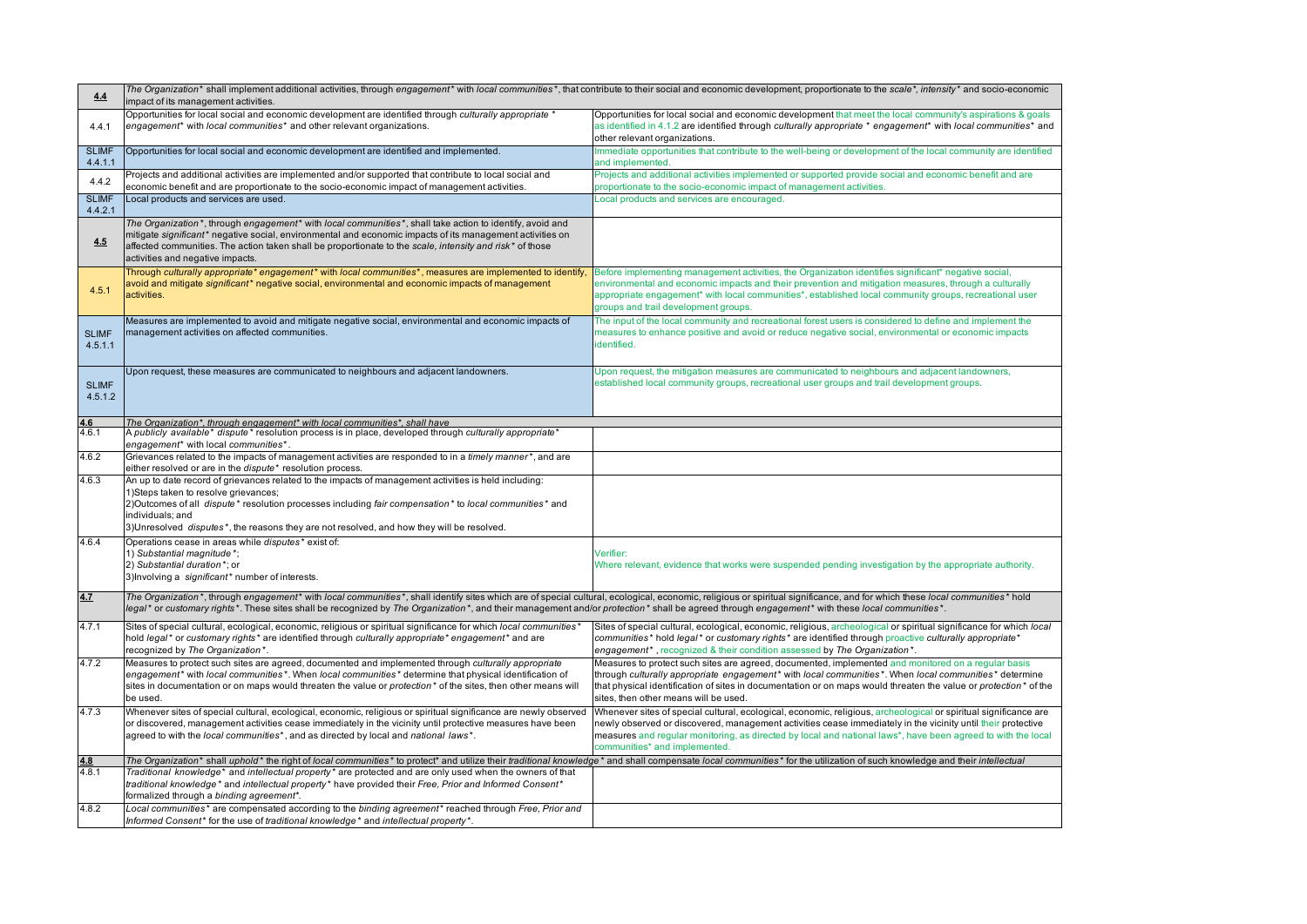# **Principle 5: Benefits from the Forest\***

*Color codes Shall be Adapted*

#### *May be Adapted*

*SLIMF national adaptation Should be Adopted unless public consultation supports adaptation*

|                         | <b>Original text</b>                                                                                                                                                                                                                               | <b>Adapted text</b>                                                                                                                                                                                                           |
|-------------------------|----------------------------------------------------------------------------------------------------------------------------------------------------------------------------------------------------------------------------------------------------|-------------------------------------------------------------------------------------------------------------------------------------------------------------------------------------------------------------------------------|
| Nr.                     | (FSC Criteria / IGI)                                                                                                                                                                                                                               | (Proposed INS Indicator)                                                                                                                                                                                                      |
| 5.1                     | The Organization* shall identify, produce, or enable the production of, diversified benefits and/or products, based on the range of resources and ecosystem services* existing in the Management Unit* in order to strengthen                      |                                                                                                                                                                                                                               |
| 5.1.1                   | The range of resources and ecosystem services* that could strengthen and diversify the local economy are identified.                                                                                                                               | The range of resources and ecosystem services* that could strengthen and diversify the local economy are identified, evaluated<br>economically and those with the highest economic potential promoted publically.             |
| <b>SLIMF</b><br>5.1.1.1 | The Organization* is aware of the range of resources and ecosystem services* that could strengthen and diversify the local<br>economy                                                                                                              |                                                                                                                                                                                                                               |
| 5.1.2                   | Consistent with management objectives*, the identified benefits and products are produced by The Organization* and/or made<br>available for others to produce, to strengthen and diversify the local economy.                                      | The benefits and products identified in 5.1.1 are made available for others to produce, to strengthen and diversify the local<br>economy.                                                                                     |
| <b>SLIMF</b><br>5.1.2.1 | Consistent with management objectives*, the identified benefits and products are produced by The Organization* and/or made<br>available for others to produce, to strengthen and diversify the local economy.                                      |                                                                                                                                                                                                                               |
| 5.1.3                   | When The Organization* uses FSC Ecosystem Services Claims, The Organization* shall comply with applicable requirements in<br>FSC-PRO-30-006                                                                                                        |                                                                                                                                                                                                                               |
| 5.2                     | The Organization* shall normally harvest products and services from the Management Unit* at or below a level which can be permanently sustained.                                                                                                   |                                                                                                                                                                                                                               |
| 5.2.1                   | Timber harvesting levels <sup>*</sup> are based on an analysis of current Best Available Information <sup>*</sup> on growth and yield; inventory of the<br>forest*; mortality rates; and maintenance of ecosystem functions*.                      |                                                                                                                                                                                                                               |
| 5.2.2                   | Based on the timber harvesting level* analysis, a maximum allowable annual cut for timber is determined that does not exceed<br>the harvest level that can be permanently sustained including by ensuring that harvest rates do not exceed growth. |                                                                                                                                                                                                                               |
| 5.2.3                   | Actual annual harvest levels for timber are recorded and the harvest over a defined period does not exceed the allowable cut<br>determined in 5.2.2 for the same defined period.                                                                   |                                                                                                                                                                                                                               |
|                         | For extraction of commercially harvested services and non-timber forest products* under The Organization's* control a                                                                                                                              | For extraction of commercially harvested services and non-timber forest products* under The Organization's* control a                                                                                                         |
| 5.2.4                   | sustainable harvest level is calculated and adhered to. Sustainable harvest levels are based on Best Available Information*.                                                                                                                       | sustainable harvest level is calculated at or below a level that can be permanently sustained and adhered to. Sustainable<br>harvest levels are based on Best Available Information*.                                         |
| 5.3                     | The Organization* shall demonstrate that the positive and negative externalities* of operations are included in the management plan*.                                                                                                              |                                                                                                                                                                                                                               |
| 5.3.1                   | Costs related to preventing, mitigating or compensating for negative social and environment impacts of management activities are<br>quantified and documented in the management plan*.                                                             |                                                                                                                                                                                                                               |
|                         |                                                                                                                                                                                                                                                    | 5.3.1.1 A joint survey is carried out with the local roads authority in advance of forestry operations regarding routes, dates, times,<br>volumes and weight restrictions for haulage operations prior to haulage commencing. |
|                         |                                                                                                                                                                                                                                                    | 5.3.1.2 The reparation of any damage to the public road network or public infrastructure which results from forestry and ancillary                                                                                            |
|                         |                                                                                                                                                                                                                                                    | activities is fully funded by The Organization.                                                                                                                                                                               |
|                         |                                                                                                                                                                                                                                                    | Verifier: Evidence of written agreements, surveys, Evidence of any monies withheld to cover costs reasonably incurred, No<br>evidence of outstanding issues with local or National roads authority.                           |
|                         |                                                                                                                                                                                                                                                    | 5.3.1.3 full life-cycle carbon accounting for all forest operations within the MU addresses emissions that result from:                                                                                                       |
|                         |                                                                                                                                                                                                                                                    | Soils at harvesting (especially clear-fell)                                                                                                                                                                                   |
|                         |                                                                                                                                                                                                                                                    | <b>Harvesting and Forwarding</b><br>Re-establishment (wind-rowing and mounding)                                                                                                                                               |
|                         |                                                                                                                                                                                                                                                    | <b>Fertilizer and Pesticides</b>                                                                                                                                                                                              |
|                         |                                                                                                                                                                                                                                                    | Fencing                                                                                                                                                                                                                       |
|                         |                                                                                                                                                                                                                                                    | Haulage<br>Processing                                                                                                                                                                                                         |
|                         |                                                                                                                                                                                                                                                    | <b>Distribution</b>                                                                                                                                                                                                           |
|                         |                                                                                                                                                                                                                                                    | 5.3.1.4 The Organization* accepts the principle of the polluter pays and commits to covering the costs of any externalities                                                                                                   |
|                         | Benefits related to positive social and environment impacts of management activities are identified and included in the                                                                                                                            | esulting from its operations.                                                                                                                                                                                                 |
| 5.3.2                   | management plan*.                                                                                                                                                                                                                                  |                                                                                                                                                                                                                               |
| 5.4                     | The Organization* shall use local processing, local services, and local value adding to meet the requirements of The Organization* where these are available, proportionate to scale, intensity and risk*. If these are not lo                     |                                                                                                                                                                                                                               |
| 5.4.1                   | Where cost, quality and capacity of non-local and local options are at least equivalent, local goods, services, processing and<br>value-added facilities are used.                                                                                 |                                                                                                                                                                                                                               |
| <b>SLIMF</b><br>5.4.1.1 | Where cost, quality and capacity of non-local and local options are at least equivalent, local goods, services, processing and<br>value-added facilities are used.                                                                                 |                                                                                                                                                                                                                               |
| 5.4.2                   | Reasonable* attempts are made to establish and encourage capacity where local goods, services, processing and value-added                                                                                                                          | Reasonable* attempts are made to establish, encourage and improve capacity where local products, services, processing                                                                                                         |
|                         | facilities are not available.                                                                                                                                                                                                                      | systems and value-added facilities are not available or of high enough perfromance quality.                                                                                                                                   |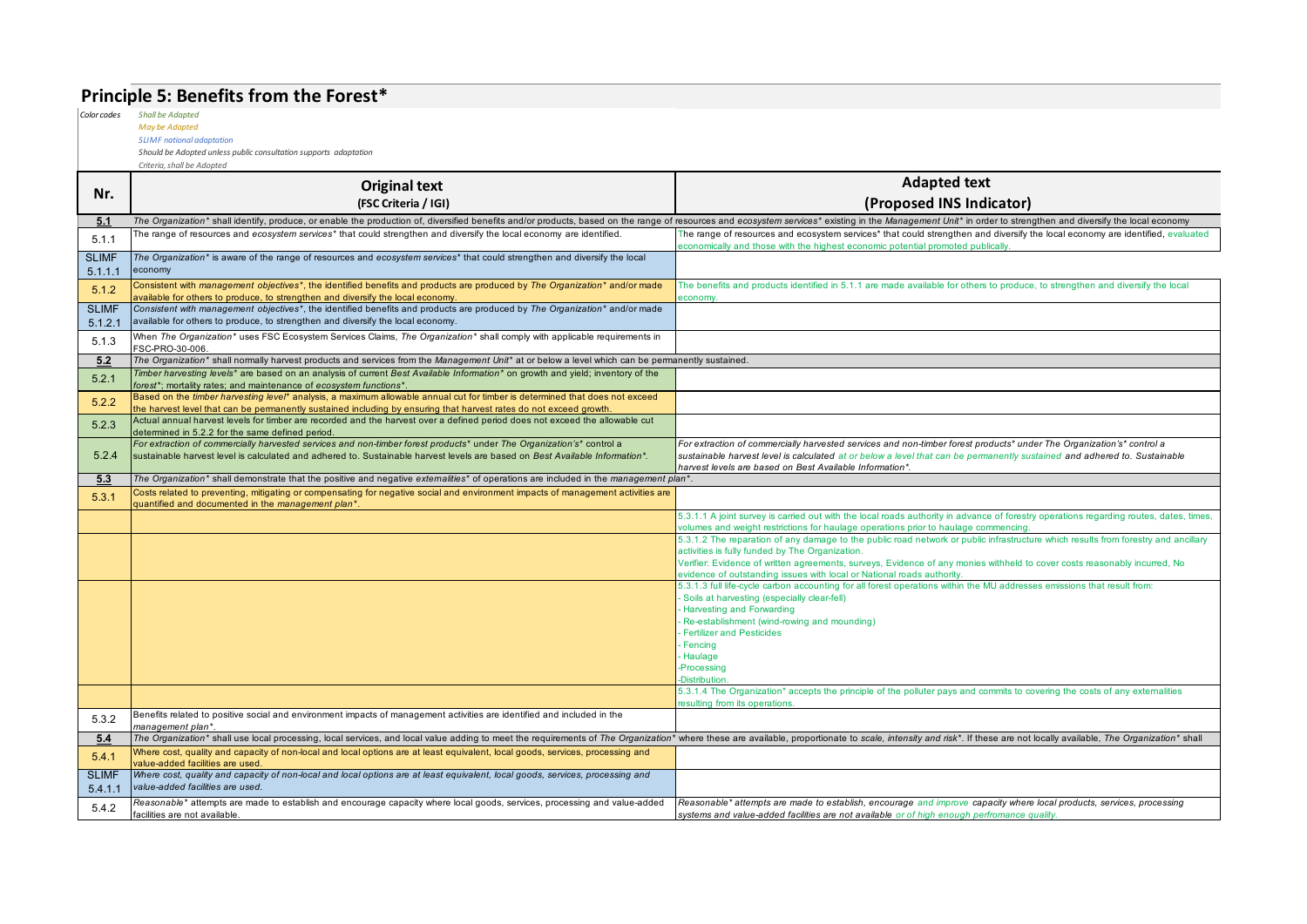| <b>SLIMF</b><br>5.4.2.7 | Reasonable* attempts are made to establish and encourage capacity where local goods, services, processing and value-added<br>facilities are not available                        | Reasonable* attempts are made to encourage capacity where local goods, services, processing and value-added facilities are<br>not available or well developed.                                                                    |
|-------------------------|----------------------------------------------------------------------------------------------------------------------------------------------------------------------------------|-----------------------------------------------------------------------------------------------------------------------------------------------------------------------------------------------------------------------------------|
| 5.5                     | The Organization* shall demonstrate through its planning and expenditures proportionate to scale, intensity and risk*, its commitment to long-term* economic viability*.         |                                                                                                                                                                                                                                   |
| 5.5.1                   | Sufficient funds are allocated to implement the management plan* in order to meet this standard and to ensure long-term*<br>economic viability*.                                 | Sufficient funds are allocated to implement the management plan* in order to implement fully the social and environmental<br>requirements of this standard and to ensure long-term <sup>*</sup> economic viability <sup>*</sup> . |
| <b>SLIMF</b><br>5.5.1.7 | Sufficient funds are allocated to implement the management plan <sup>*</sup> in order to meet this standard and to ensure long-term <sup>*</sup><br>economic viability*.         | Funds are allocated to implement the management plan <sup>*</sup> in order to meet this standard and to ensure long-term <sup>*</sup> economic<br>viability*consistent with the impacts of the operations.                        |
| 5.5.2                   | Expenditures and investments are made to implement the management plan <sup>*</sup> in order to meet this standard and to ensure long-<br>term <sup>*</sup> economic viability*. |                                                                                                                                                                                                                                   |
| 5.5.3                   |                                                                                                                                                                                  |                                                                                                                                                                                                                                   |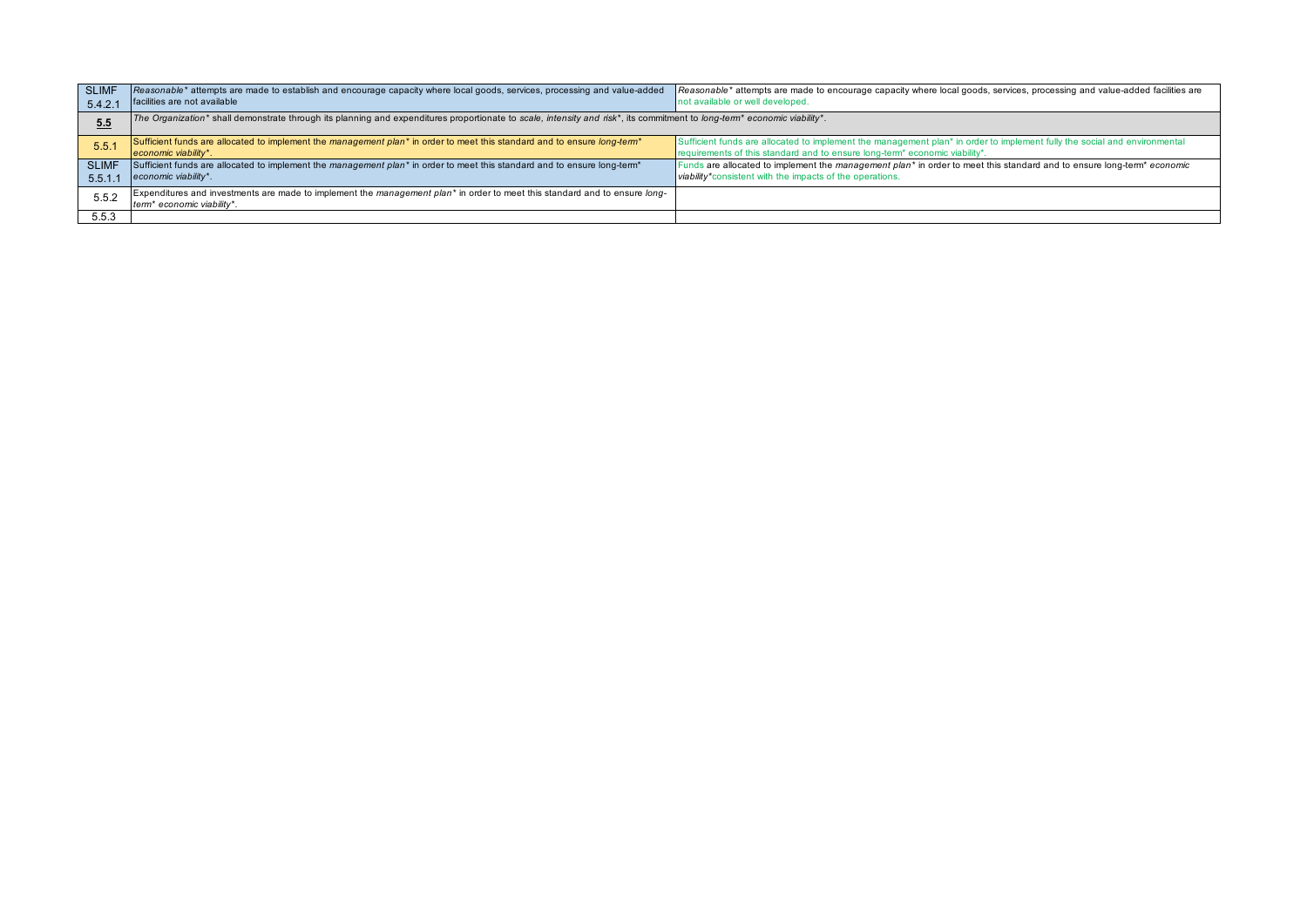# **Principle 6:** *Environmental Values* **\* and Impacts**

*Color codes Shall be Adapted*

*May be Adapted*

*SLIMF national adaptation*

*Should be Adopted unless public consultation supports adaptation*

|       | Criteria, shall be Adopted                                                                                                                                                                                                                                                                                                                                                                                                                                                                                   |                                                                                                                                                                                                                                                                                                                                                                                                                                                                                                                                                               |  |  |
|-------|--------------------------------------------------------------------------------------------------------------------------------------------------------------------------------------------------------------------------------------------------------------------------------------------------------------------------------------------------------------------------------------------------------------------------------------------------------------------------------------------------------------|---------------------------------------------------------------------------------------------------------------------------------------------------------------------------------------------------------------------------------------------------------------------------------------------------------------------------------------------------------------------------------------------------------------------------------------------------------------------------------------------------------------------------------------------------------------|--|--|
| Nr.   | <b>Original text</b>                                                                                                                                                                                                                                                                                                                                                                                                                                                                                         | <b>Adapted text</b>                                                                                                                                                                                                                                                                                                                                                                                                                                                                                                                                           |  |  |
|       | (FSC Criteria / IGI)                                                                                                                                                                                                                                                                                                                                                                                                                                                                                         | (Proposed INS Indicator)                                                                                                                                                                                                                                                                                                                                                                                                                                                                                                                                      |  |  |
| 6.1   |                                                                                                                                                                                                                                                                                                                                                                                                                                                                                                              | The Organization* shall assess environmental values* in the Management Unit* and those values outside the Management Unit* potentially affected by management activities. This assessment shall be undertaken with a level of                                                                                                                                                                                                                                                                                                                                 |  |  |
| 6.1.1 | Best Available Information* is used to identify environmental values* within, and, where potentially affected by management<br>activities, outside of the Management Unit*.                                                                                                                                                                                                                                                                                                                                  | Best Available Information* is used to identify environmental values* within, and, where potentially affected by management<br>activities, outside of the Management Unit*. The Best Available Information* is regularly updated and complemented with the<br>support of local experts/organizations/NGOs/Academia.                                                                                                                                                                                                                                           |  |  |
|       | CHECK!: Habitat recording should be consistent with Fossitt (the recognized basis for Habitat Classification in Ireland).                                                                                                                                                                                                                                                                                                                                                                                    |                                                                                                                                                                                                                                                                                                                                                                                                                                                                                                                                                               |  |  |
|       | SLIMF 6.1 Best Available Information* is used to identify environmental values* within, and, where potentially affected by management<br>activities, outside of the Management Unit*.                                                                                                                                                                                                                                                                                                                        |                                                                                                                                                                                                                                                                                                                                                                                                                                                                                                                                                               |  |  |
| 6.1.2 | Assessments of environmental values* are conducted with a level of detail and frequency so that:<br>1) Impacts of management activities on the identified environmental values* can be assessed as per Criterion 6.2;<br>2) Risks* to environmental values* can be identified as per Criterion 6.2;<br>3) Necessary conservation* measures to protect values can be identified as per Criterion 6.3; and,<br>4) Monitoring of impacts or environmental changes can be conducted as per <i>Principle</i> * 8. | Assessments of environmental values* are conducted with a level of detail, frequency and supported by Best Available<br>Information* so that:<br>1) Impacts of management activities on the identified environmental values* can be assessed as per Criterion 6.2;<br>2)Risks* to environmental values* can be identified as per Criterion 6.2;<br>3) Necessary conservation* measures to protect values can be identified as per Criterion 6.3; and,<br>4) Monitoring of impacts or environmental changes can be conducted as per Principle* 8."             |  |  |
|       | SLIMF 6.1 Assessments of environmental values* are conducted with a level of detail and frequency.                                                                                                                                                                                                                                                                                                                                                                                                           | Assessments of environmental values* are conducted with a level of detail and frequency to identify the impacts of management<br>activities on these values.                                                                                                                                                                                                                                                                                                                                                                                                  |  |  |
| 6.2   | Prior to the start of site-disturbing activities, The Organization* shall identify and assess the scale, intensity and risk* of potential impacts of management activities on the identified environmental values*.                                                                                                                                                                                                                                                                                          |                                                                                                                                                                                                                                                                                                                                                                                                                                                                                                                                                               |  |  |
| 6.2.1 | An environmental impact assessment* identifies potential present and future impacts of management activities on environmental<br>values*, from the stand level to the landscape level.                                                                                                                                                                                                                                                                                                                       | An environmental impact assessment* carried out by suitably qualified personnel identifies potential, present and future impacts<br>of management activities on environmental values*, from the stand level to the landscape level.                                                                                                                                                                                                                                                                                                                           |  |  |
|       | SLIMF 6.2 Prior to implementing site-disturbing activities an assessment is conducted to identify possible adverse impacts from planned<br>management activities.                                                                                                                                                                                                                                                                                                                                            | Prior to implementing site-disturbing activities an assessment is conducted to identify possible adverse impacts from planned<br>management activities on the identified environmental values.                                                                                                                                                                                                                                                                                                                                                                |  |  |
| 6.2.2 | The environmental impact assessment* identifies and assesses the impacts of the management activities prior to the start of site-<br>disturbing activities.                                                                                                                                                                                                                                                                                                                                                  |                                                                                                                                                                                                                                                                                                                                                                                                                                                                                                                                                               |  |  |
| 6.3   | The Organization* shall identify and implement effective actions to prevent negative impacts of management activities on the environmental values*, and to mitigate and repair those that occur, proportionate to the scale, i                                                                                                                                                                                                                                                                               |                                                                                                                                                                                                                                                                                                                                                                                                                                                                                                                                                               |  |  |
| 6.3.1 | Management activities are planned and implemented to prevent negative impacts and to protect environmental values*.                                                                                                                                                                                                                                                                                                                                                                                          | Management activities are planned, clearly communicated to all workers* and implemented according to the results of the<br>environmental impact assessment*, safety precautions, environmental protection plans, biosecurity protocols, emergency<br>procedures, and prescriptions for the management of features of high conservation value, to prevent negative impacts and to<br>protect environmental values*.                                                                                                                                            |  |  |
| 6.3.2 | Management activities prevent negative impacts to environmental values*.                                                                                                                                                                                                                                                                                                                                                                                                                                     | Where management activity is due to take place during the period of breeding and rearing, a field survey of the project should be<br>carried out by a suitably qualified ecologist/ omithologist immediately prior to any works and any recommendations implemented.                                                                                                                                                                                                                                                                                          |  |  |
| 6.3.3 | Where negative impacts to environmental values* occur, measures are adopted to prevent further damage, and negative impacts<br>are mitigated* and/or repaired*.                                                                                                                                                                                                                                                                                                                                              | Where negative impacts to environmental values* occur, measures are adopted to prevent further damage, and negative impacts<br>are mitigated* and/or repaired* to a condition that allows the recovery of the environmental value damaged                                                                                                                                                                                                                                                                                                                     |  |  |
| 6.4   | The Organization* shall protect rare species* and threatened species* and their habitats* in the Management Unit* through conservation zones*, protection areas*, connectivity* and/or (where necessary) other direct measures                                                                                                                                                                                                                                                                               |                                                                                                                                                                                                                                                                                                                                                                                                                                                                                                                                                               |  |  |
| 6.4.1 | Best Available Information* is used to identify rare and threatened species*, and their habitats*, including CITES species (where<br>applicable) and those listed on national, regional and local lists of rare and threatened species* that are present or likely to be<br>present within and adjacent to the Management Unit*.                                                                                                                                                                             | Rare and threatened species*, and their habitats*, including CITES species (where applicable) and those listed on national,<br>regional and local lists of rare and threatened species* are identified by a combination of;<br><b>Best Available Information*</b><br>Where species are present or likely to be present within and adjacent to the Management Unit*<br>Site specific surveys carried out in advance of any works.<br>Direct consultation with local communities*, relevant authorities and other knowledgeable bodies in advance of any works. |  |  |
|       | SLIMF 6.4 Best Available Information* is used to identify rare and threatened species*, and their habitats*, including CITES species (where<br>applicable) and those listed on national, regional and local lists of rare and threatened species* that are present or likely to be<br>present within and adjacent to the Management Unit*.                                                                                                                                                                   | Best Available Information* is used to identify the rare and threatened species*, and their habitats* that are present or likely to be<br>present within and adjacent to the Management Unit*.                                                                                                                                                                                                                                                                                                                                                                |  |  |
| 6.4.2 | Potential impacts of management activities on rare and threatened species* and their conservation* status and habitats* are<br>identified and management activities are modified to avoid negative impacts.                                                                                                                                                                                                                                                                                                  |                                                                                                                                                                                                                                                                                                                                                                                                                                                                                                                                                               |  |  |
|       | SLIMF 6.4 Management activities are designed or modified to avoid negative impacts to rare and threatened species*, and their habitats*.                                                                                                                                                                                                                                                                                                                                                                     |                                                                                                                                                                                                                                                                                                                                                                                                                                                                                                                                                               |  |  |
| 6.4.3 | The rare and threatened species* and their habitats* are protected, including through the provision of conservation zones*,<br>protection areas*, connectivity*, and other direct means for their survival and viability, such as species' recovery programs.                                                                                                                                                                                                                                                |                                                                                                                                                                                                                                                                                                                                                                                                                                                                                                                                                               |  |  |
|       | SLIMF 6.4 The rare and threatened species* and their habitats* are protected, including through the provision of conservation zones*,<br>protection areas*, connectivity*, and other direct means for their survival and viability, such as species' recovery programs.                                                                                                                                                                                                                                      | Rare and threatened species* and their habitats* are protected, including through conservation zones*, protection* and<br>connectivity* areas.                                                                                                                                                                                                                                                                                                                                                                                                                |  |  |
| 6.4.4 | Hunting, fishing, trapping and collection of rare or threatened species* is prevented                                                                                                                                                                                                                                                                                                                                                                                                                        |                                                                                                                                                                                                                                                                                                                                                                                                                                                                                                                                                               |  |  |
|       | SLIMF 6.4 A system is in place to prevent hunting, fishing, trapping and collection of rare or threatened species*                                                                                                                                                                                                                                                                                                                                                                                           |                                                                                                                                                                                                                                                                                                                                                                                                                                                                                                                                                               |  |  |
| 6.5   | The Organization* shall identify and protect representative sample areas of native ecosystems* and/or restore* them to more natural conditions*. Where representative sample areas* do not exist or are insufficient, The Orga                                                                                                                                                                                                                                                                               |                                                                                                                                                                                                                                                                                                                                                                                                                                                                                                                                                               |  |  |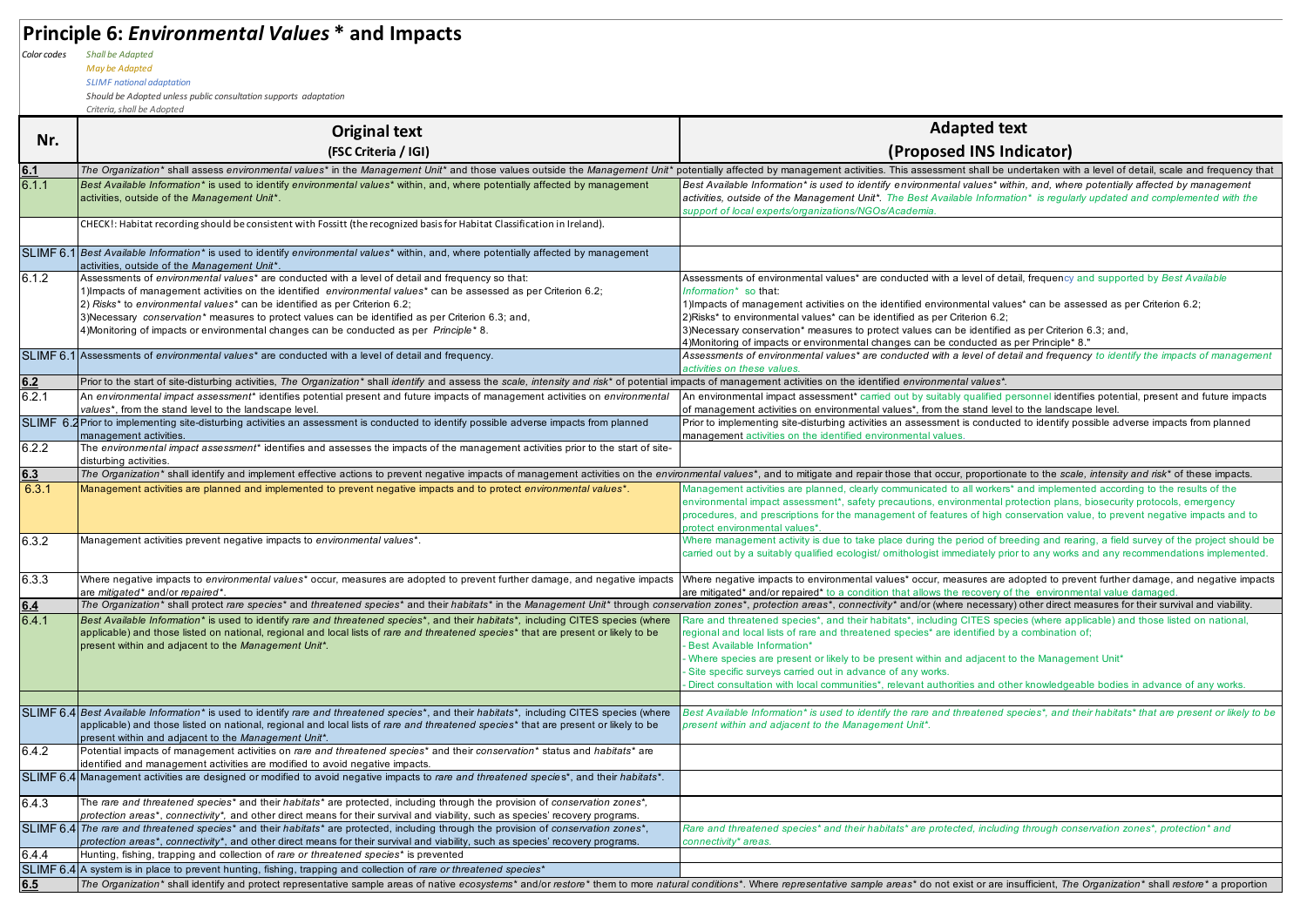| 6.5.1        | Best Available Information* is used to identify native ecosystems* that exist, or would exist under natural conditions*, within the<br>Management Unit *.                                                                                                         |                                                                                                                                                                                                                                                                                                                                                                                                                                                                                                                                                                                                                                       |
|--------------|-------------------------------------------------------------------------------------------------------------------------------------------------------------------------------------------------------------------------------------------------------------------|---------------------------------------------------------------------------------------------------------------------------------------------------------------------------------------------------------------------------------------------------------------------------------------------------------------------------------------------------------------------------------------------------------------------------------------------------------------------------------------------------------------------------------------------------------------------------------------------------------------------------------------|
|              | SLIMF 6.5 Best Available Information* is used to identify native ecosystems* that exist, or would exist under natural conditions*, within the<br>Management Unit *.                                                                                               |                                                                                                                                                                                                                                                                                                                                                                                                                                                                                                                                                                                                                                       |
| 6.5.2        | Representative Sample Areas* of native ecosystems* are protected, where they exist.                                                                                                                                                                               |                                                                                                                                                                                                                                                                                                                                                                                                                                                                                                                                                                                                                                       |
| 6.5.3        | Where Representative Sample Areas* do not exist, or where existing sample areas inadequately represent native ecosystems*,<br>or are otherwise insufficient, a proportion of the Management Unit* is restored* to more natural conditions*.                       | At the next major management intervention, the following habitat types are activly restored on any part of the Management Unit<br>where they were the principle habitat prior to afforestation:<br>7110Active raised bog<br>4060Alpine and Boreal heaths<br>7130Blanket Bog<br>4030European dry heaths<br>4010Northern Atlantic wet heaths with Erica tetralix.<br>This may require approval form the Forest Service for derogation from the current obligation to replant areas after final harvesting.                                                                                                                              |
| 6.5.4        | The size of the Representative Sample Areas* and/or restoration* areas is proportionate to the conservation* status and value of<br>the ecosystems* at the landscape* level, the size of the Management Unit* and the intensity* of forest* management.           |                                                                                                                                                                                                                                                                                                                                                                                                                                                                                                                                                                                                                                       |
|              | SLIMF 6.5 The size of the Representative Sample Areas* and/or restoration* areas is proportionate to the conservation* status and value of<br>the ecosystems* at the landscape* level, the size of the Management Unit* and the intensity* of forest* management. |                                                                                                                                                                                                                                                                                                                                                                                                                                                                                                                                                                                                                                       |
| 6.5.5        | Representative Sample Areas* in combination with other components of the conservation areas network* comprise a minimum<br>10% area of the Management Unit*.                                                                                                      | Representative Sample Areas* in combination with other components of the conservation areas network* comprise a minimum<br>15% area of the Management Unit*.                                                                                                                                                                                                                                                                                                                                                                                                                                                                          |
| 6.6          | The Organization* shall effectively maintain the continued existence of naturally occurring native species* and genotypes*, and prevent losses of biological diversity*, especially through habitat* management in the Managem                                    |                                                                                                                                                                                                                                                                                                                                                                                                                                                                                                                                                                                                                                       |
| 6.6.1        | Management activities maintain the plant communities and habitat features* found within native ecosystems* in which the<br>Management Unit* is located.                                                                                                           |                                                                                                                                                                                                                                                                                                                                                                                                                                                                                                                                                                                                                                       |
| 6.6.2        | Where past management has eliminated plant communities or habitat features*, management activities aimed at re-establishing<br>such habitats* are implemented.                                                                                                    | Where past management has eliminated plant communities or habitat features*, management activities aimed at re-establishing<br>such habitats* are implemented. This shall include:<br>1) no further commercial monocultural afforestation on peat-based soils. Afforested areas on peatland should be rehabilitated to<br>their natural habitat features* and not be reforested when felled; and<br>2) identifying & mapping all former field boundary hedgerows within and bounding the MU, restocking & renovating and giving<br>ach the relevant set back of 7m on each side from any conifer at the next management intervention. |
| 6.6.3        | Management maintains, enhances, or restores* habitat features* associated with native ecosystems*, to support the diversity of<br>naturally occurring species and their genetic diversity.                                                                        |                                                                                                                                                                                                                                                                                                                                                                                                                                                                                                                                                                                                                                       |
| 6.6.4        | Effective measures are taken to manage and control hunting, fishing, trapping and collecting activities to ensure that naturally<br>occurring native species*, their diversity within species and their natural distribution are maintained.                      | Effective measures are taken to manage and control hunting, fishing, trapping and collecting activities to ensure that naturally<br>occurring native species*, their diversity within species and their natural distribution are maintained, including:<br>1. A system of regular & punctual controls to ensure hunting policies are implemented;<br>2. Compliance with applicable national and/or international regulations on protection*, hunting and trade in animal species or<br>parts (trophies);<br>3. Ensuring workers* do not carry out hunting, trapping or collecting of game or wild fish.                               |
| 6.6.Xa       | Mechanisms for wildlife protection* are in place: Applicable national and/or international regulations on protection*, hunting and<br>trade in animal species or parts (trophies) shall be known and complied with;                                               | Where deer are present within the Management Unit, actively seek to co-operate with statutory authorities, neighbouring<br>landowners and stakeholders in drawing up and effecting local and regional deer management plans.<br>Verifiers: - documentation, Management Plan, interviews with forest owner/ manager & stakeholders.                                                                                                                                                                                                                                                                                                    |
| 6.6.Xb       | An internal regulation banning and punishing the transportation of and trade in bush meat and firearms in the facilities and<br>vehicles of The Organization*;                                                                                                    | An internal regulation is known and complied with banning and punishing the transportation of and trade in game and firearms in<br>the facilities and vehicles of The Organization*;                                                                                                                                                                                                                                                                                                                                                                                                                                                  |
| 6.6.Xc       | A system of regular and punctual controls to ensure hunting policies are respected is implemented;                                                                                                                                                                |                                                                                                                                                                                                                                                                                                                                                                                                                                                                                                                                                                                                                                       |
| $6.6$ . $Xd$ | Effective mitigation measures are in place to ensure that workers <sup>*</sup> do not increase hunting trapping or collecting of bush meat or<br>wild fish.                                                                                                       |                                                                                                                                                                                                                                                                                                                                                                                                                                                                                                                                                                                                                                       |
| 6.7          | The Organization* shall protect* or restore* natural watercourses, water bodies*, riparian zones* and their connectivity*. The Organization* shall avoid negative impacts on water quality and quantity and mitigate and remed                                    |                                                                                                                                                                                                                                                                                                                                                                                                                                                                                                                                                                                                                                       |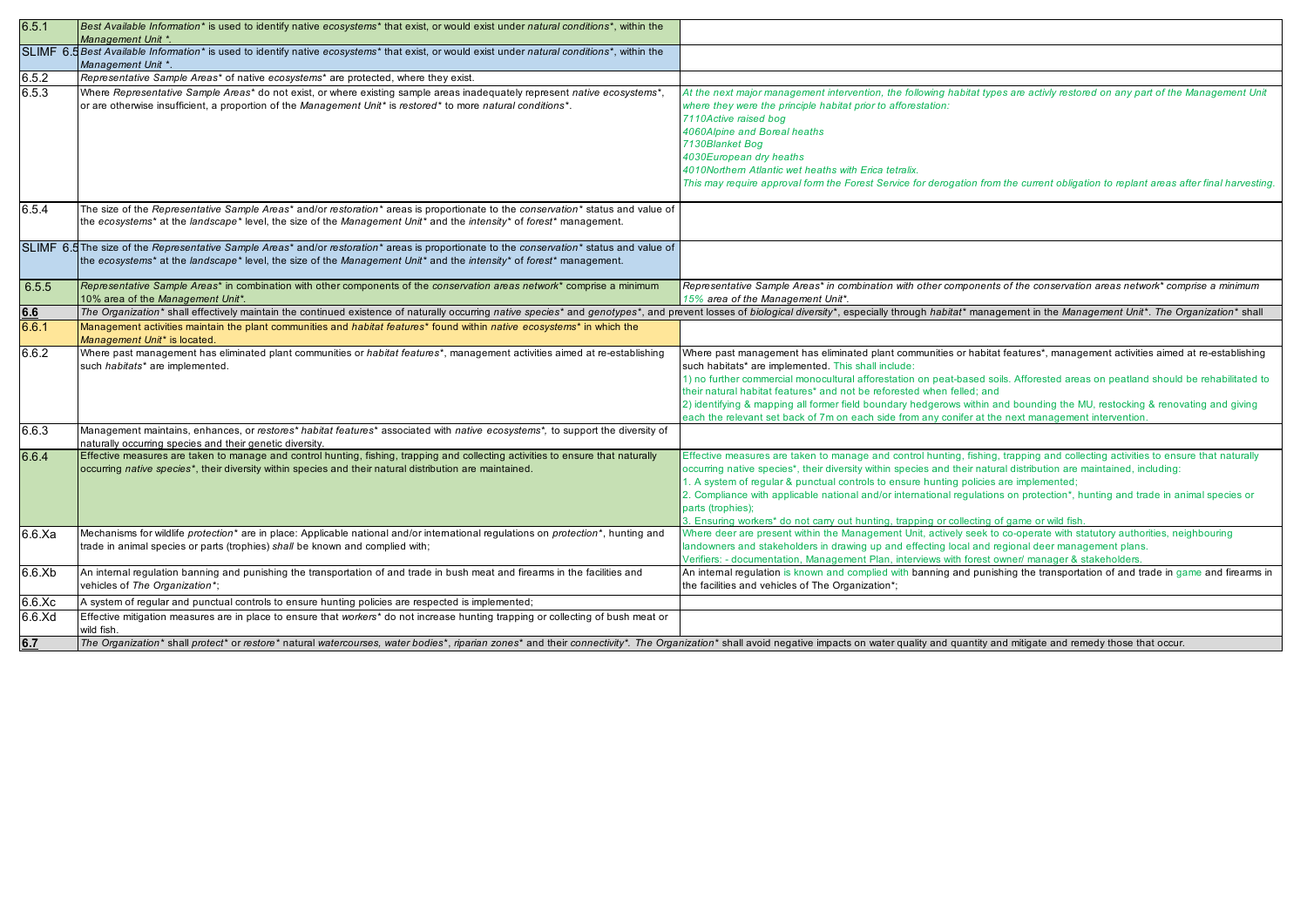| 6.7.1        | Protection* measures are implemented to protect natural watercourses*, water bodies*, riparian zones* and their connectivity*,<br>including water quantity and water quality.                                                                                  | Protection* measures are implemented to protect natural watercourses*, water bodies*, riparian zones* and their connectivity*,<br>including water quantity and water quality. This includes but is not limited to:                                                                                                                                       |
|--------------|----------------------------------------------------------------------------------------------------------------------------------------------------------------------------------------------------------------------------------------------------------------|----------------------------------------------------------------------------------------------------------------------------------------------------------------------------------------------------------------------------------------------------------------------------------------------------------------------------------------------------------|
|              |                                                                                                                                                                                                                                                                | 1. Actively manage these riparian areas at minimum by initially ensuring existing scrub is effectively removed from the buffer /<br>riparian zones prior to afforestation and subsequently through active removal of emergent vegetation during thinning operations.                                                                                     |
|              |                                                                                                                                                                                                                                                                | 2. Buffer zones along watercourses are allowed to develop naturally and in some instances are supplemented by the planting of<br>suitable riparian tree species (eg. Birch and Rowan) (Forestry and Water Quality Guidelines).                                                                                                                           |
|              |                                                                                                                                                                                                                                                                | 3. The Organization must provide details of the EPA Water Quality Status for the relevant River Sub Basin/s (RSB) and any<br>relevant water body with any application for development consent.                                                                                                                                                           |
|              |                                                                                                                                                                                                                                                                | 4. Produce a specific Water Quality Restoration Management Plan for each waterbody within the Management Unit which has an<br>official water quality status below 'Good' where the EPA has identified Forestry as a Significant.                                                                                                                         |
|              |                                                                                                                                                                                                                                                                | 5. No Forest Management activity should take place which may impact on a waterbody which has not been assigned a water<br>quality status by the EPA consistent with Article 5 of the WFD; and                                                                                                                                                            |
|              |                                                                                                                                                                                                                                                                | 6. Prohibiting use of Cypermethrin on peaty soils, within the headwaters providing important spawning habitat for Salmon, Sea<br>trout and Brown trout or upstream from water catchments.                                                                                                                                                                |
| 6.7.2        | Where implemented protection* measures do not protect watercourses*, water bodies*, riparian zones* and their connectivity*,<br>water quantity or water quality from impacts of forest* management, restoration activities are implemented.                    |                                                                                                                                                                                                                                                                                                                                                          |
| 6.7.3        | Where natural watercourses, water bodies*, riparian zones* and their connectivity*, water quantity or water quality have been<br>damaged by past activities on land and water by The Organization*, restoration activities* are implemented.                   | Where natural watercourses, water bodies*, riparian zones* and their connectivity*, water quantity or water quality have been<br>damaged by past activities on land and water by The Organization*, restoration activities* are implemented as determined by the<br>relevant Competent Authority. This shall include but is not limited to:              |
|              |                                                                                                                                                                                                                                                                | 1. Undertake forest to bog restoration in plantation sites on peatlands that were drained prior to afforestation in order to contribute<br>to the restoration of hydrological function where there is a protected river* within the catchment in unfavourable condition, and<br>here is a Conservation Objective to restore its hydrological function    |
| 6.7.4        | Where continued degradation exists to watercourses*, water bodies*, water quantity and water quality caused by previous<br>managers and the activities of third parties, measures are implemented that prevent or mitigate this degradation.                   | Where continued degradation exists to watercourses*, water bodies*, water quantity and water quality caused by previous<br>managers and the activities of third parties, measures are implemented that prevent or mitigate this degradation. This include but<br>is not limited to:                                                                      |
|              |                                                                                                                                                                                                                                                                | 1. Protection measures prioritise maintenance and restoration of ecological status in all surface waters with a particular emphasis<br>on high quality Q5 sites and systems which continue to show deteriorations in quality.                                                                                                                            |
| 6.8          | The Organization* shall manage the landscape* in the Management Unit* to maintain and/or restore* a varying mosaic of species, sizes, ages, spatial scales* and regeneration cycles appropriate for the landscape values* in t                                 |                                                                                                                                                                                                                                                                                                                                                          |
| 6.8.1        | A varying mosaic of species, sizes, ages, spatial scales*, and regeneration cycles is maintained appropriate to the landscape*.                                                                                                                                | A varying mosaic of species, sizes, ages, spatial scales*, and regeneration cycles is maintained within individual Landscape<br>Character Areas (as defined by the local authority) and within individual River Sub Basins. Where landscape areas have not been<br>defined by the local authority the criteria must be met appropriate to the landscape* |
| 6.8.2        | The mosaic of species, sizes, ages, spatial scales*, and regeneration cycles is restored* where it has not been maintained<br>appropriate to the landscape*.                                                                                                   | The mosaic of species, sizes, ages, spatial scales*, and regeneration cycles is restored* where it has not been maintained<br>appropriate to the landscape*. This include but is not limited to:                                                                                                                                                         |
|              | The Organization* shall not convert natural forest* to plantations*, nor natural forests* or plantations* on sites directly converted from natural forest* to non-forest* land use, except when the conversion:                                                | 1. Include planting of diverse native species for retention as long-term stable forest cover with a minimum of five species, in the<br>case of OWS. LEW, Interrupted Old Woodland and Parkland then this is the model.                                                                                                                                   |
| 6.9<br>6.9.1 |                                                                                                                                                                                                                                                                |                                                                                                                                                                                                                                                                                                                                                          |
|              | There is no conversion of natural forest* to plantations*, nor conversion of natural forests* to non-forest* land use, nor<br>conversion of plantations* on sites directly converted from natural forest* to non-forest* land use, except when the conversion: | There is no conversion of natural forest*, peatlands, bog, fen, or any oligotrophic/ ultraoligotrophic habitat to plantations, nor<br>conversion of natural forests* to non-forest* land use, nor conversion of plantations* on sites directly converted from natural                                                                                    |
|              | 1) Affects a very limited portion <sup>*</sup> of the Management Unit <sup>*</sup> , and                                                                                                                                                                       | forest* to non-forest* land use, except when the conversion:                                                                                                                                                                                                                                                                                             |
|              | 2) The conversion will produce clear, substantial, additional, secure, long-term conservation* benefits in the Management Unit*;                                                                                                                               | 1) will produce clear, substantial, additional, secure, long-term conservation* benefits in the Management Unit*; and                                                                                                                                                                                                                                    |
|              | and<br>3) Does not damage or threaten High Conservation Values*, nor any sites or resources necessary to maintain or enhance those                                                                                                                             | 2) Does not damage or threaten High Conservation Values*, nor any sites or resources necessary to maintain or enhance those<br><b>High Conservation Values*.</b>                                                                                                                                                                                         |
|              | <b>High Conservation Values*.</b>                                                                                                                                                                                                                              |                                                                                                                                                                                                                                                                                                                                                          |
| 6.10         | Management Units* containing plantations* that were established on areas converted from natural forest* after November 1994 shall not qualify for certification, except where:                                                                                 |                                                                                                                                                                                                                                                                                                                                                          |
| 6.10.1       | Based on Best Available Information*, accurate data is compiled on all conversions since 1994.                                                                                                                                                                 |                                                                                                                                                                                                                                                                                                                                                          |
| 6.10.2       | Areas converted from natural forest* to plantation* since November 1994 are not certified, except where:                                                                                                                                                       | Management Units* containing plantations* that were established on areas converted from natural forest* or other lands of High                                                                                                                                                                                                                           |
|              | 1) The Organization* provides clear and sufficient evidence that it was not directly or indirectly responsible for the conversion; or                                                                                                                          | Conservation Value* after November 1994 shall not qualify for certification, except where:                                                                                                                                                                                                                                                               |
|              | 2) The conversion is producing clear, substantial, additional, secure, long-term conservation* benefits in the Management Unit*;<br>and                                                                                                                        | 1) The Organization* provides clear and sufficient evidence that it was not directly or indirectly responsible for the conversion; or<br>2) The conversion is producing clear, substantial, additional, secure, long-term conservation* benefits in the Management Unit*;                                                                                |
|              | 3) The total area of plantation* on sites converted from natural forest* since November 1994 is less than 5% of the total area of                                                                                                                              | and                                                                                                                                                                                                                                                                                                                                                      |
|              | the Management Unit*.                                                                                                                                                                                                                                          | 3) The total area of plantation* on sites converted from natural forest* since November 1994 is less than 5% of the total area of                                                                                                                                                                                                                        |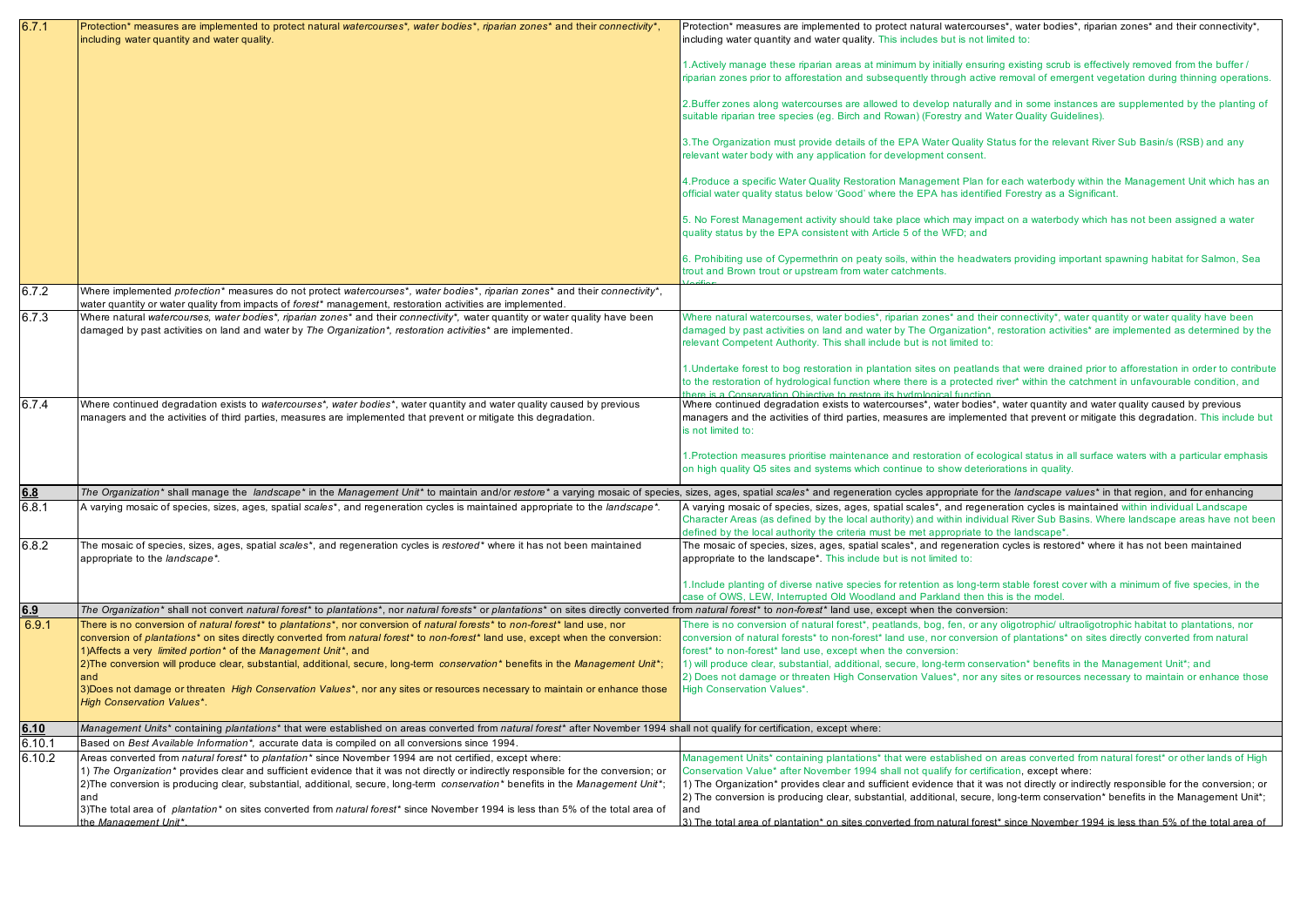### **Principle 7: Management Planning**

*Color codes Shall be Adapted*

#### *May be Adapted SLIMF national adaptation*

*Should be Adopted unless public consultation supports adaptation*

|                         | Criteria, shall be Adopted                                                                                                                                                                                                                                                                                                                                                                                                                                                                  |                                                                                                                                                                                                                                                                                                                                         |  |
|-------------------------|---------------------------------------------------------------------------------------------------------------------------------------------------------------------------------------------------------------------------------------------------------------------------------------------------------------------------------------------------------------------------------------------------------------------------------------------------------------------------------------------|-----------------------------------------------------------------------------------------------------------------------------------------------------------------------------------------------------------------------------------------------------------------------------------------------------------------------------------------|--|
| Nr.                     | <b>Original text</b>                                                                                                                                                                                                                                                                                                                                                                                                                                                                        | <b>Adapted text</b>                                                                                                                                                                                                                                                                                                                     |  |
|                         | (FSC Criteria / IGI)                                                                                                                                                                                                                                                                                                                                                                                                                                                                        | (Proposed INS Indicator)                                                                                                                                                                                                                                                                                                                |  |
| <u>7.1</u>              | The Organization* shall, proportionate to scale, intensity and risk* of its management activities, set policies (visions and values) and objectives* for management, which are environmentally sound, socially beneficial and<br>policies and objectives* shall be incorporated into the management plan*, and publicized.                                                                                                                                                                  |                                                                                                                                                                                                                                                                                                                                         |  |
| 7.1.1                   | Policies (vision and values) that contribute to meeting the requirements of this standard are defined.                                                                                                                                                                                                                                                                                                                                                                                      |                                                                                                                                                                                                                                                                                                                                         |  |
| <b>SLIMF</b>            | Policies (vision and values) that contribute to meeting the requirements of this standard are defined                                                                                                                                                                                                                                                                                                                                                                                       |                                                                                                                                                                                                                                                                                                                                         |  |
| 7.1.1.1                 |                                                                                                                                                                                                                                                                                                                                                                                                                                                                                             |                                                                                                                                                                                                                                                                                                                                         |  |
| 7.1.2                   | Specific, operational management objectives <sup>*</sup> that address the requirements of this standard are defined.                                                                                                                                                                                                                                                                                                                                                                        |                                                                                                                                                                                                                                                                                                                                         |  |
| <b>SLIMF</b><br>7.12.1  | Specific, operational management objectives* that address the requirements of this standard are defined                                                                                                                                                                                                                                                                                                                                                                                     |                                                                                                                                                                                                                                                                                                                                         |  |
| 7.1.3                   | Summaries of the defined policies and management objectives <sup>*</sup> are included in the management plan <sup>*</sup> and publicized.                                                                                                                                                                                                                                                                                                                                                   |                                                                                                                                                                                                                                                                                                                                         |  |
| 7.2                     | The Organization* shall have and implement a management plan* for the Management Unit* which is fully consistent with the policies and management objectives* as established according to Criterion 7.1. The management plan*<br>resources that exist in the Management Unit* and explain how the plan will meet the FSC certification requirements. The management plan* shall cover forest* management planning and social management planning proportionate<br>of the planned activities |                                                                                                                                                                                                                                                                                                                                         |  |
| 7.2.1                   | The management plan* includes management actions, procedures, strategies and measures to achieve the management<br>objectives*.                                                                                                                                                                                                                                                                                                                                                             | The management plan* includes:<br>-silvicultural systems detailing planting, establishment, thinning, felling and regeneration plans;<br>-procedures aligned with Best Management Practices and sectoral guidelines<br>-management actions, strategies and measures to achieve the management objectives*.<br>Verifier: Management Plan |  |
| <b>SLIMF</b><br>7.2.1.1 | The management plan* includes management actions, procedures, strategies and measures to achieve the management<br>objectives*.                                                                                                                                                                                                                                                                                                                                                             |                                                                                                                                                                                                                                                                                                                                         |  |
| 7.2.2                   | The management plan* addresses the elements listed in Annex E, and is implemented.                                                                                                                                                                                                                                                                                                                                                                                                          |                                                                                                                                                                                                                                                                                                                                         |  |
| <b>SLIMF</b><br>7.2.2.1 | The management plan* addresses the elements listed in Annex E, and is implemented.                                                                                                                                                                                                                                                                                                                                                                                                          |                                                                                                                                                                                                                                                                                                                                         |  |
| 7.3                     | The management plan* shall include verifiable targets* by which progress towards each of the prescribed management objectives* can be assessed.                                                                                                                                                                                                                                                                                                                                             |                                                                                                                                                                                                                                                                                                                                         |  |
| 7.3.1                   | Verifiable targets*, and the frequency that they are assessed, are established for monitoring the progress towards each<br>management objective*.                                                                                                                                                                                                                                                                                                                                           | All areas in the Management Plan shall be covered by management planning documentation which shall be retained for at least<br>ten years and shall incorporate prioritised objectives, with verifiable targets* to measure progress                                                                                                     |  |
|                         |                                                                                                                                                                                                                                                                                                                                                                                                                                                                                             |                                                                                                                                                                                                                                                                                                                                         |  |
| 7.4                     | The Organization* shall update and revise periodically the management planning and procedural documentation to incorporate the results of monitoring and evaluation, stakeholder engagement* or new scientific and technical i<br>to changing environmental, social and economic circumstances.                                                                                                                                                                                             |                                                                                                                                                                                                                                                                                                                                         |  |
|                         | The management plan* is revised and updated periodically consistent with Annex F to incorporate:                                                                                                                                                                                                                                                                                                                                                                                            | The management plan* is revised and updated periodically consistent with Annex F to incorporate:                                                                                                                                                                                                                                        |  |
|                         | 1) Monitoring results, including results of certification audits;                                                                                                                                                                                                                                                                                                                                                                                                                           | 1) Monitoring results, including results of certification audits;                                                                                                                                                                                                                                                                       |  |
| 7.4.1                   | 2) Evaluation results;<br>3) Stakeholder engagement* results;                                                                                                                                                                                                                                                                                                                                                                                                                               | 2) Evaluation results:<br>3) Stakeholder engagement* techniques and results;                                                                                                                                                                                                                                                            |  |
|                         | 4) New scientific and technical information, and                                                                                                                                                                                                                                                                                                                                                                                                                                            | 4) New scientific and technical information, and                                                                                                                                                                                                                                                                                        |  |
|                         | 5) Changing environmental, social, or economic circumstances.                                                                                                                                                                                                                                                                                                                                                                                                                               | 5)Changing environmental, social, or economic circumstances.                                                                                                                                                                                                                                                                            |  |
| 7.5                     | The Organization* shall make publicly available* a summary of the management plan* free of charge. Excluding confidential information*, other relevant components of the management plan* shall be made available to affected                                                                                                                                                                                                                                                               |                                                                                                                                                                                                                                                                                                                                         |  |
| 7.5.1                   | A summary of the management plan <sup>*</sup> in a format comprehensible to stakeholders including maps and excluding confidential<br>information* is made publicly available* at no cost.                                                                                                                                                                                                                                                                                                  | A summary of the management plan* in a format comprehensible to stakeholders including maps and excluding confidential<br>information* is made publicly available and is proactively disseminated to affected rightsholders* and stakeholders* at no cost.                                                                              |  |
| <b>NEW</b>              | N/A.                                                                                                                                                                                                                                                                                                                                                                                                                                                                                        | A summary of the management plan* in a format comprehensible to stakeholders including maps and excluding confidential                                                                                                                                                                                                                  |  |
| <b>SLIMF</b>            |                                                                                                                                                                                                                                                                                                                                                                                                                                                                                             | information* is made publicly available* at no cost.                                                                                                                                                                                                                                                                                    |  |
| 7.5.1.1                 |                                                                                                                                                                                                                                                                                                                                                                                                                                                                                             |                                                                                                                                                                                                                                                                                                                                         |  |
| 7.5.2                   | Relevant components of the management plan <sup>*</sup> , excluding confidential information <sup>*</sup> , are available to affected stakeholders <sup>*</sup> on<br>request at the actual costs of reproduction and handling.                                                                                                                                                                                                                                                             |                                                                                                                                                                                                                                                                                                                                         |  |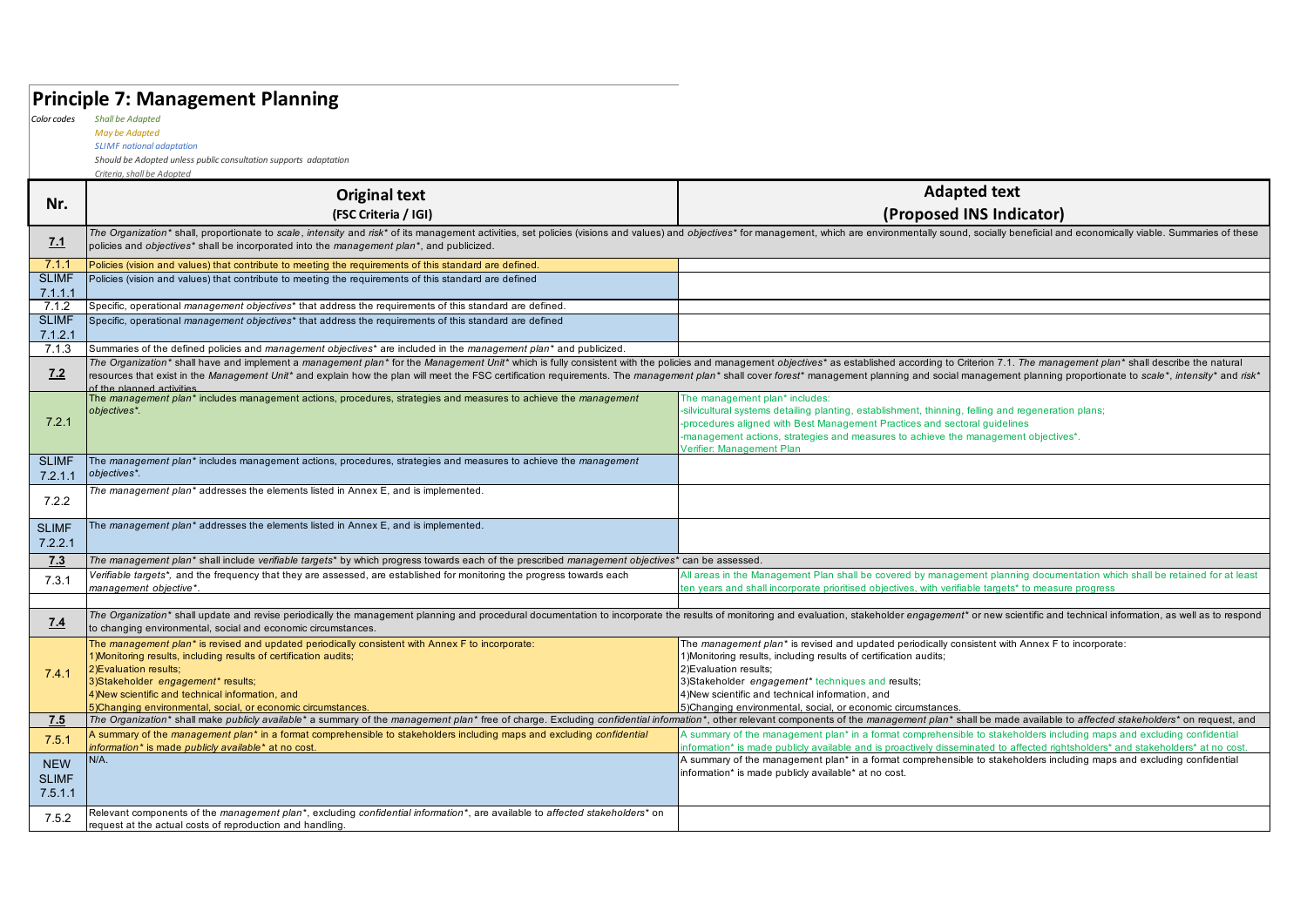| 7.6                     | The Organization* shall, proportionate to scale, intensity and risk* of management activities, proactively and transparently engage affected stakeholders* in its management planning and monitoring processes, and shall enga<br>request                                                                                                                                                                                                                                                                                                                                                                                                                                                             |                                                                                                                                                                                                                                                                                                                                                                                                                                                                                                                                                                                                                                                                                                                                                                                     |
|-------------------------|-------------------------------------------------------------------------------------------------------------------------------------------------------------------------------------------------------------------------------------------------------------------------------------------------------------------------------------------------------------------------------------------------------------------------------------------------------------------------------------------------------------------------------------------------------------------------------------------------------------------------------------------------------------------------------------------------------|-------------------------------------------------------------------------------------------------------------------------------------------------------------------------------------------------------------------------------------------------------------------------------------------------------------------------------------------------------------------------------------------------------------------------------------------------------------------------------------------------------------------------------------------------------------------------------------------------------------------------------------------------------------------------------------------------------------------------------------------------------------------------------------|
| 7.6.1                   | Culturally appropriate* engagement* is used to ensure that affected stakeholders* are proactively and transparently engaged in<br>the following processes:<br>1) Dispute* resolution processes (Criterion 1.6, Criterion 2.6, Criterion 4.6);<br>2) Definition of <i>living wages*</i> (Criterion 2.4);<br>3) Identification of rights (Criterion 3.1, Criterion 4.1), Indigenous cultural landscapes* (Criterion 3.1) sites (Criterion 3.5, Criterion<br>4.7) and impacts (Criterion 4.5);<br>4) Local communities'* socio-economic development activities (Criterion 4.4); and<br>[5] High Conservation Value* assessment, management and monitoring (Criterion 9.1, Criterion 9.2, Criterion 9.4). | Culturally appropriate* engagement* is used to ensure that affected stakeholders* are proactively and transparently engaged in<br>the following processes:<br>1) Dispute* resolution processes (Criterion 1.6, Criterion 2.6, Criterion 4.6);<br>2) Definition of living wages* (Criterion 2.4);<br>3) Identification of rights (Criterion 3.1, Criterion 4.1), Indigenous cultural landscapes* (Criterion 3.1) sites (Criterion 3.5, Criterion<br>4.7) and impacts (Criterion 4.5);<br>4) Local communities'* socio-economic development activities (Criterion 4.4);<br>5) High Conservation Value* assessment, management and monitoring (Criterion 9.1, Criterion 9.2, Criterion 9.4); and<br>6) Identification of impacts of invasive non-native tree species (Criterion 10.3). |
| <b>SLIMF</b><br>7.6.1.1 | Culturally appropriate* engagement* is used to ensure that affected stakeholders* are able to provide input into development of<br>elements detailed in 1) to 5:<br>1) Dispute* resolution processes (Criterion 1.6, Criterion 2.6, Criterion 4.6);<br>2) Definition of living wages* (Criterion 2.4);<br>3) Identification of rights (Criterion 3.1, Criterion 4.1), sites (Criterion 3.5, Criterion 4.7) and impacts (Criterion 4.5);<br>4) Local communities'* socio-economic development activities (Criterion 4.4); and<br>[5] High Conservation Value* assessment, management and monitoring (Criterion 9.1, Criterion 9.2, Criterion 9.4)                                                      |                                                                                                                                                                                                                                                                                                                                                                                                                                                                                                                                                                                                                                                                                                                                                                                     |
| 7.6.2                   | Culturally appropriate* engagement* is used to:<br>1) Determine appropriate representatives and contact points (including where appropriate, local institutions, organizations and<br>authorities):<br>[2] Determine mutually agreed communication channels allowing for information to flow in both directions;<br>3) Ensure all actors (women, youth, elderly, minorities) are represented and engaged equitably;<br>4) Ensure all meetings, all points discussed and all agreements reached are recorded;<br>5) Ensure the content of meeting records is approved; and<br>6) Ensure the results of all culturally appropriate* engagement* activities are shared with those involved.              | Culturally appropriate* engagement* is used to:<br>1) Determine appropriate representatives and contact points (including where appropriate, local institutions, organizations and<br>authorities):<br>2) Determine mutually agreed time bound communication channels allowing for information to flow in both directions;<br>3) Ensure all actors (women, youth, elderly, minorities) are represented and offered the occur to engage equitably;<br>4) Ensure all meetings, all points discussed, all points of contention and all agreements reached are recorded;<br>5) Ensure the content of meeting records is approved; and<br>6) Ensure the results of all culturally appropriate* engagement* activities are shared with those involved.                                    |
| 7.6.3                   | Affected rights holders* and affected stakeholders* are provided with an opportunity for culturally appropriate* engagement* in<br>monitoring and planning processes of management activities that affect their interests.                                                                                                                                                                                                                                                                                                                                                                                                                                                                            |                                                                                                                                                                                                                                                                                                                                                                                                                                                                                                                                                                                                                                                                                                                                                                                     |
| <b>SLIMF</b><br>7.6.3.1 | Culturally appropriate* engagement* is completed with affected stakeholders* and Indigenous Peoples* to ensure that their<br>concerns are addressed in the development and implementation of management and monitoring activities.                                                                                                                                                                                                                                                                                                                                                                                                                                                                    |                                                                                                                                                                                                                                                                                                                                                                                                                                                                                                                                                                                                                                                                                                                                                                                     |
| 7.6.4                   | On request, interested stakeholders <sup>*</sup> are provided with an opportunity for engagement <sup>*</sup> in monitoring and planning processes of<br>management activities that affect their interests.                                                                                                                                                                                                                                                                                                                                                                                                                                                                                           | On request, interested stakeholders* are provided with:<br>1) an opportunity for engagement* from the earliest stages of planning & monitoring of management activities that affect their<br>interests: and<br>2) evidence that their input has been considered.                                                                                                                                                                                                                                                                                                                                                                                                                                                                                                                    |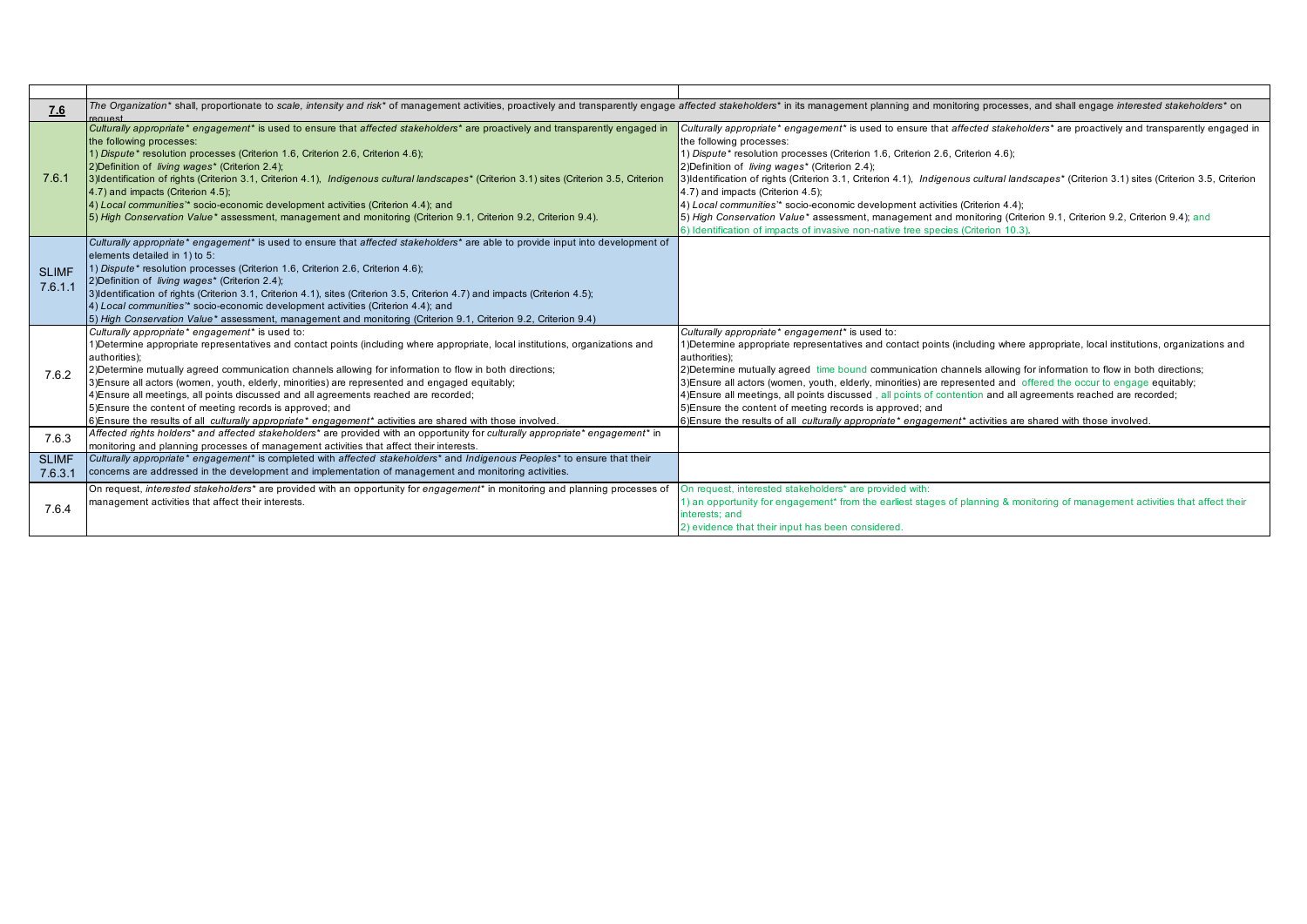### **Principle 8: Monitoring and Assessment**

*Color codes Shall be Adapted*

*May be Adapted SLIMF national adaptation*

*Should be Adopted unless public consultation supports adaptation*

|                         | <b>Original text</b>                                                                                                                                                                                                                                                                                                                                                                                                                                            | <b>Adapted text</b>                                                                                                                                                                                                                                                                                                                                                                                                                                                                                         |
|-------------------------|-----------------------------------------------------------------------------------------------------------------------------------------------------------------------------------------------------------------------------------------------------------------------------------------------------------------------------------------------------------------------------------------------------------------------------------------------------------------|-------------------------------------------------------------------------------------------------------------------------------------------------------------------------------------------------------------------------------------------------------------------------------------------------------------------------------------------------------------------------------------------------------------------------------------------------------------------------------------------------------------|
| Nr.                     | (FSC Criteria / IGI)                                                                                                                                                                                                                                                                                                                                                                                                                                            | (Proposed INS Indicator)                                                                                                                                                                                                                                                                                                                                                                                                                                                                                    |
| 8.1                     | The Organization* shall monitor* the implementation of its Management Plan*, including its policies and management objectives*, its progress with the activities planned, and the achievement of its verifiable<br>targets*                                                                                                                                                                                                                                     |                                                                                                                                                                                                                                                                                                                                                                                                                                                                                                             |
| 8.1.1                   | Procedures are documented and executed for monitoring the implementation of the management plan* including its policies and<br>management objectives* and achievement of verifiable targets*.                                                                                                                                                                                                                                                                   | Procedures are documented and executed periodically for monitoring the implementation of the management plan* including its<br>policies and management objectives <sup>*</sup> and achievement of verifiable targets <sup>*</sup> . Results of the monitoring allow comparison along                                                                                                                                                                                                                        |
| 8.2                     | The Organization* shall monitor* and evaluate the environmental and social impacts of the activities carried out in the Management Unit*, and changes in its environmental condition.                                                                                                                                                                                                                                                                           |                                                                                                                                                                                                                                                                                                                                                                                                                                                                                                             |
| 8.2.1                   | The social and environmental impacts of management activities are monitored* consistent with Annex G.                                                                                                                                                                                                                                                                                                                                                           |                                                                                                                                                                                                                                                                                                                                                                                                                                                                                                             |
| <b>SLIMF</b><br>8.2.1.1 | The social and environmental impacts of management activities are monitored* consistent with Annex G.                                                                                                                                                                                                                                                                                                                                                           |                                                                                                                                                                                                                                                                                                                                                                                                                                                                                                             |
| 8.2.2                   | Changes in environmental conditions are monitored* consistent with Annex G.                                                                                                                                                                                                                                                                                                                                                                                     |                                                                                                                                                                                                                                                                                                                                                                                                                                                                                                             |
| <b>SLIMF</b><br>8.2.2.1 | Changes in environmental conditions are monitored* consistent with Annex G.                                                                                                                                                                                                                                                                                                                                                                                     |                                                                                                                                                                                                                                                                                                                                                                                                                                                                                                             |
| 8.3                     | The Organization* shall analyze the results of monitoring and evaluation and feed the outcomes of this analysis back into the planning process.                                                                                                                                                                                                                                                                                                                 |                                                                                                                                                                                                                                                                                                                                                                                                                                                                                                             |
| 8.3.1                   | Adaptive management* procedures are implemented so that monitoring results feed into periodic updates to the planning<br>process and the resulting management plan*.                                                                                                                                                                                                                                                                                            |                                                                                                                                                                                                                                                                                                                                                                                                                                                                                                             |
| 8.3.2                   | If monitoring results show non-conformities with the FSC Standard then management objectives*, verifiable targets* and/or<br>management activities are revised                                                                                                                                                                                                                                                                                                  |                                                                                                                                                                                                                                                                                                                                                                                                                                                                                                             |
| 8.4                     | The Organization* shall make publicly available* a summary of the results of monitoring free of charge, excluding confidential information*.                                                                                                                                                                                                                                                                                                                    |                                                                                                                                                                                                                                                                                                                                                                                                                                                                                                             |
| 8.4.1                   | A summary of the monitoring results consistent with Annex G, in a format comprehensible to stakeholders including maps and<br>excluding confidential information* is made publicly available* at no cost.                                                                                                                                                                                                                                                       | A summary of the monitoring results consistent with Annex G, including maps, excluding confidential information* and in a format<br>comprehensible to stakeholders, is kept up to date and permanently publicly available* at no cost to the public                                                                                                                                                                                                                                                         |
| 8.5                     | The Organization* shall have and implement a tracking and tracing system proportionate to scale, intensity and risk* of its management activities, for demonstrating the source and volume in proportion to projected output f<br>the Management Unit* that are marketed as FSC certified.                                                                                                                                                                      |                                                                                                                                                                                                                                                                                                                                                                                                                                                                                                             |
| 8.5.1                   | A system is implemented to track and trace all products that are marketed as FSC certified. As part of that:<br>1) Transaction verification* is supported by providing FSC transaction* data, as requested by the certification body;<br>2) Fibre testing* is supported by surrendering samples and specimens of materials and information about species composition for<br>verification, as requested by the certification body.                               |                                                                                                                                                                                                                                                                                                                                                                                                                                                                                                             |
| <b>SLIMF</b><br>8.5.1.1 | A system is implemented to track and trace all products that are marketed as FSC certified.                                                                                                                                                                                                                                                                                                                                                                     | All products marketed as FSC certified are traceable.                                                                                                                                                                                                                                                                                                                                                                                                                                                       |
| 8.5.2                   | Information about all products sold is compiled and documented, including:<br>1) Common and scientific species name;<br>2) Product name or description;<br>3) Volume (or quantity) of product;<br>4)Information to trace the material to the source of origin logging block;<br>5)Logging date;<br>6) If basic processing activities take place in the forest, the date and volume produced; and<br>7) Whether or not the material was sold as FSC certified.   |                                                                                                                                                                                                                                                                                                                                                                                                                                                                                                             |
| <b>SLIMF</b><br>8.5.2.1 | Information about all products sold is compiled and documented, including:<br>1) Common and scientific species name;<br>2) Product name or description;<br>3) Volume (or quantity) of product;<br>4) Information to trace the material to the source of origin logging block;<br>5) Logging date;<br>6) If basic processing activities take place in the forest, the date and volume produced; and<br>7) Whether or not the material was sold as FSC certified. | Information about all products sold is available (e.g. in the form of sales invoices or product summaries), including:<br>1) Common and scientific species name:<br>2) Product name or description:<br>3) Volume (or quantity) of product;<br>4) Information to trace the material to the source of origin logging block;<br>5) Logging date;<br>6) If basic processing activities take place in the forest, the date and volume produced; and<br>7) Whether or not the material was sold as FSC certified. |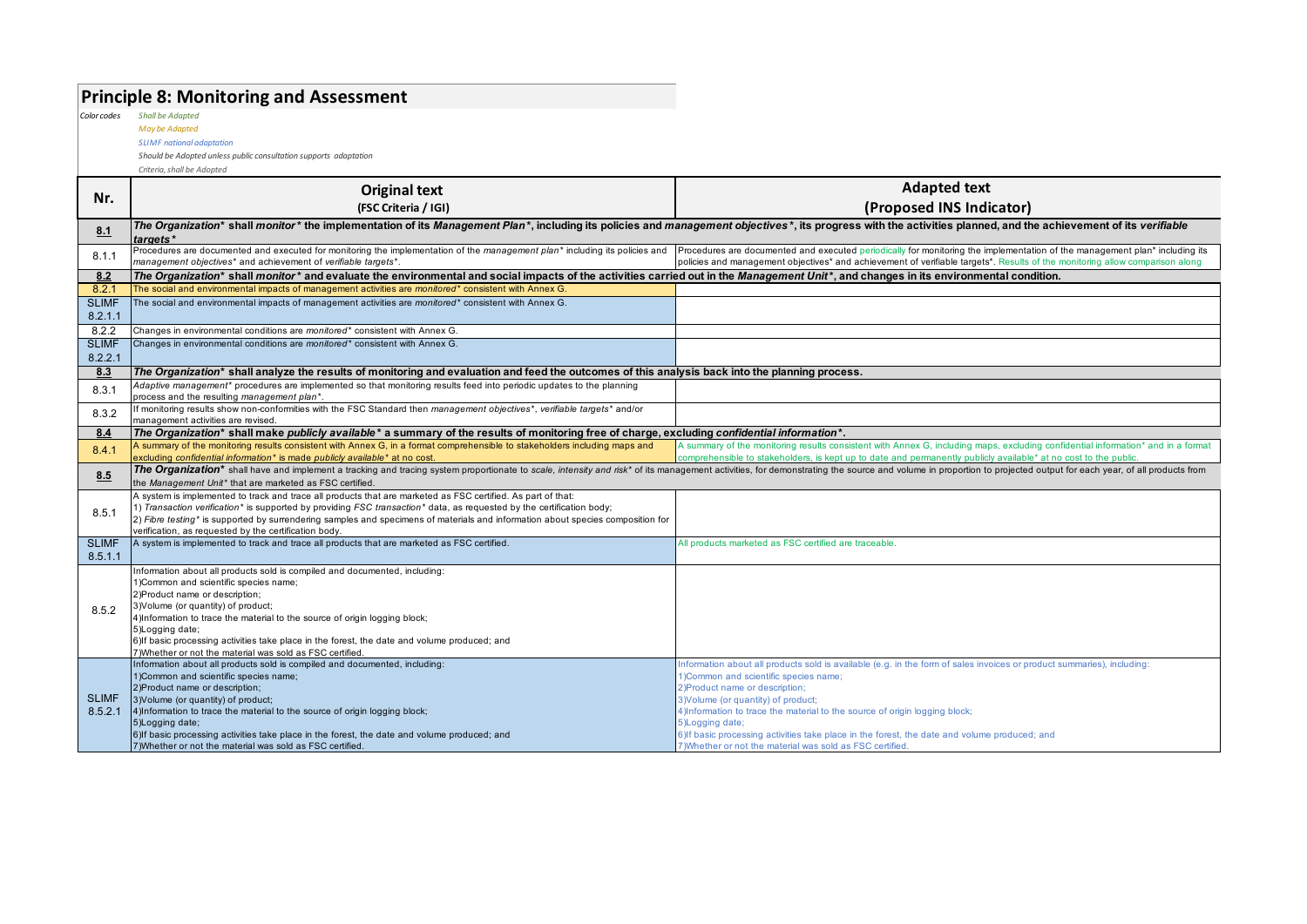| 8.5.3                   | Sales invoices or similar documentation are kept for a minimum of five years for all products sold with an FSC claim, which identify<br>at a minimum, the following information:<br>1) Name and address of purchaser;<br>2) The date of sale;<br>3) Common and scientific species name;<br>4) Product description;<br>5) The volume (or quantity) sold;<br>6)Certificate code; and<br>7) The FSC Claim "FSC 100%" identifying products sold as FSC certified. |  |
|-------------------------|---------------------------------------------------------------------------------------------------------------------------------------------------------------------------------------------------------------------------------------------------------------------------------------------------------------------------------------------------------------------------------------------------------------------------------------------------------------|--|
| <b>SLIMF</b><br>8.5.3.1 | Sales invoices or similar documentation are kept for a minimum of five years for all products sold with an FSC claim, which identify<br>at a minimum, the following information:<br>1) Name and address of purchaser;<br>2) The date of sale;<br>3) Common and scientific species name;<br>4) Product description;<br>5) The volume (or quantity) sold;<br>6)Certificate code; and<br>7) The FSC Claim "FSC 100%" identifying products sold as FSC certified. |  |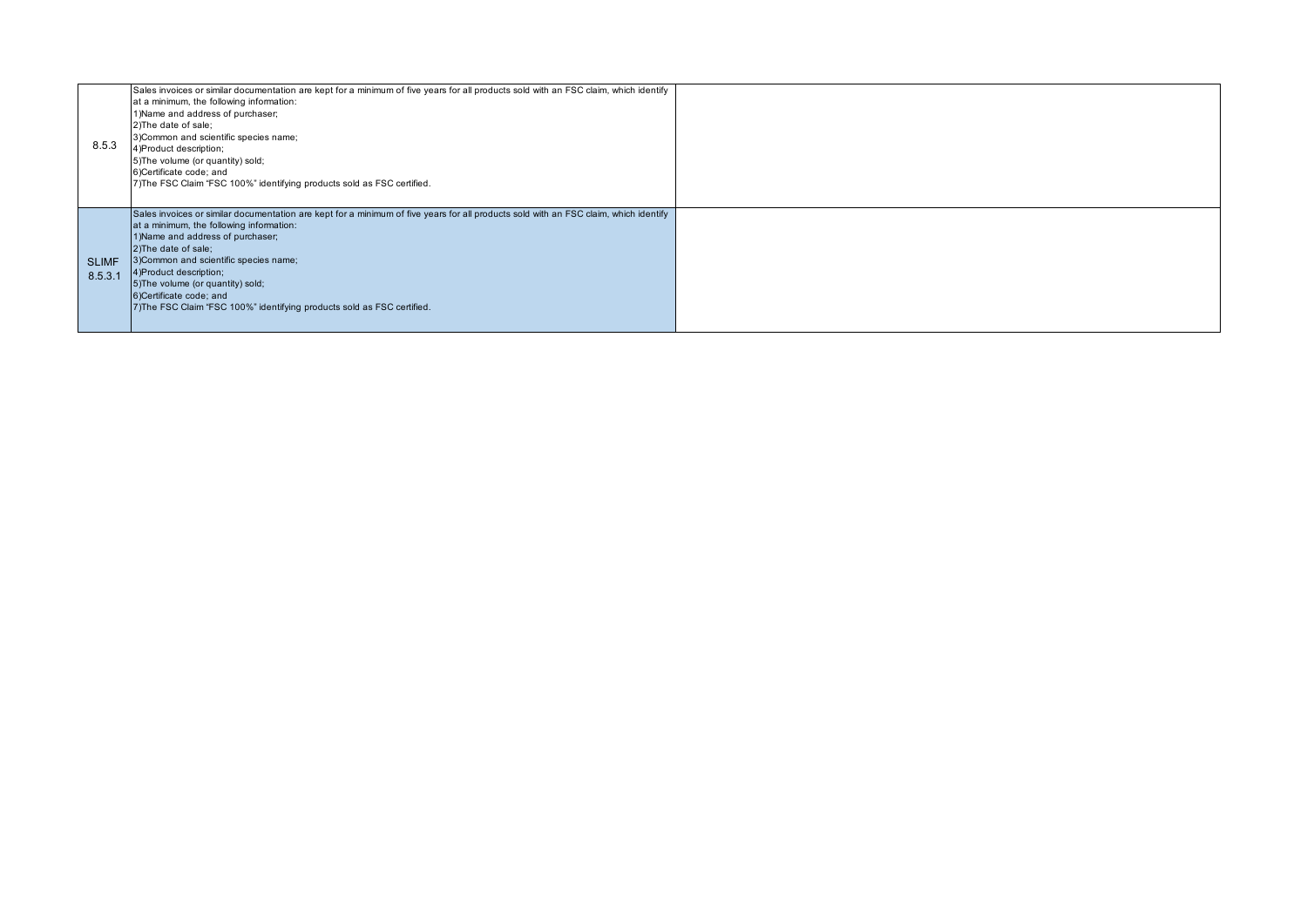# **Principle 9:** *High Conservation Values\**

*Color codes Shall be Adapted*

*May be Adapted SLIMF national adaptation*

*Should be Adopted unless public consultation supports adaptation*

|                         |                                                                                                                                                                                                                                                                                                                                                                                                             | <b>Adapted text</b>                                                                                                                                                                                                                                                               |  |
|-------------------------|-------------------------------------------------------------------------------------------------------------------------------------------------------------------------------------------------------------------------------------------------------------------------------------------------------------------------------------------------------------------------------------------------------------|-----------------------------------------------------------------------------------------------------------------------------------------------------------------------------------------------------------------------------------------------------------------------------------|--|
| Nr.                     | <b>Original text</b>                                                                                                                                                                                                                                                                                                                                                                                        |                                                                                                                                                                                                                                                                                   |  |
|                         | (FSC Criteria / IGI)                                                                                                                                                                                                                                                                                                                                                                                        | (Proposed INS Indicator)                                                                                                                                                                                                                                                          |  |
| 9.1                     | The Organization*, through engagement* with affected stakeholders*, interested stakeholders* and other means and sources, shall assess and record the presence and status of the following High Conservation Values* in the Ma<br>proportionate to the scale, intensity and risk* of impacts of management activities, and likelihood of the occurrence of the High Conservation Values*: [continues below] |                                                                                                                                                                                                                                                                                   |  |
| 9.1.1                   | An assessment is completed using Best Available Information* that records the location and status of High Conservation Value*                                                                                                                                                                                                                                                                               | An assessment is completed using Best Available Information* and in accordance with the Annex J (HCV Framework) that                                                                                                                                                              |  |
|                         | Categories 1-6, as defined in Criterion 9.1; the High Conservation Value Areas* they rely upon, and their condition.                                                                                                                                                                                                                                                                                        | records the location and status of High Conservation Value* Categories 1-6, as defined in Criterion* 9.1; the High Conservation<br>Value Areas* they rely upon, and their condition.                                                                                              |  |
| <b>SLIMF</b>            | An assessment is completed using Best Available Information* that records the location and status of High Conservation Value*                                                                                                                                                                                                                                                                               | An assessment is completed using Best Available Information* and/or: the observations and knowledge of the manager,                                                                                                                                                               |  |
| 9.1.1.1                 | Categories 1-6, as defined in Criterion 9.1; the High Conservation Value Areas* they rely upon, and their condition.                                                                                                                                                                                                                                                                                        | observations of neighbours or local stakeholders, available mapping assessments, which records the location and status of High<br>Conservation Value Categories 1 to 6*, as defined in Criterion* 9.1; the High Conservation Value Areas* they rely upon, and their<br>condition. |  |
| 9.1.2                   | This assessment includes identification of Intact Forest Landscapes*, as of January 1, 2017.                                                                                                                                                                                                                                                                                                                |                                                                                                                                                                                                                                                                                   |  |
| 9.1.3                   | The assessment uses results from culturally appropriate* engagement* with affected rights holders* and affected* and<br>interested stakeholders* with an interest in the conservation* of the High Conservation Values*.                                                                                                                                                                                    |                                                                                                                                                                                                                                                                                   |  |
| <b>SLIMF</b><br>9.1.3.1 | The assessment uses results from culturally appropriate* engagement* with affected* and interested stakeholders* with an<br>interest in the conservation* of the High Conservation Values*.                                                                                                                                                                                                                 | The assessment uses results from culturally appropriate* engagement* with affected* and interested stakeholders* with an<br>interest in the conservation* of the High Conservation Values* based on Best Available Information* (AnnexJ).                                         |  |
| 9.2                     | The Organization* shall develop effective strategies that maintain and/or enhance the identified High Conservation Values*, through engagement* with affected stakeholders*, interested stakeholders*, interested stakeholders                                                                                                                                                                              |                                                                                                                                                                                                                                                                                   |  |
| 9.2.1                   | Threats to High Conservation Values* are identified using Best Available Information*.                                                                                                                                                                                                                                                                                                                      |                                                                                                                                                                                                                                                                                   |  |
| 9.2.2                   | Management strategies and actions are developed to maintain and/or enhance the identified High Conservation Values* and to<br>maintain associated High Conservation Value Areas* prior to implementing potentially harmful management activities.                                                                                                                                                           |                                                                                                                                                                                                                                                                                   |  |
| 9.2.3                   | Affected rights holders*, affected* and interested stakeholders* and experts are engaged in the development of management                                                                                                                                                                                                                                                                                   |                                                                                                                                                                                                                                                                                   |  |
|                         | strategies and actions to maintain and/or enhance the identified High Conservation Values*.                                                                                                                                                                                                                                                                                                                 |                                                                                                                                                                                                                                                                                   |  |
| 9.2.4                   | Management strategies are developed to protect* core areas*.                                                                                                                                                                                                                                                                                                                                                |                                                                                                                                                                                                                                                                                   |  |
| 9.2.5                   | The vast majority* of each Intact Forest Landscape* is designated as core area*.                                                                                                                                                                                                                                                                                                                            |                                                                                                                                                                                                                                                                                   |  |
| 9.2.6                   | The strategies developed are effective to maintain and/or enhance the High Conservation Values*.                                                                                                                                                                                                                                                                                                            |                                                                                                                                                                                                                                                                                   |  |
| 9.2.7                   | Management strategies allow limited industrial activity* within core areas* only if all effects of industrial activity* including                                                                                                                                                                                                                                                                           |                                                                                                                                                                                                                                                                                   |  |
|                         | fragmentation*:<br>1) Are restricted to a very limited portion of the core area*;                                                                                                                                                                                                                                                                                                                           |                                                                                                                                                                                                                                                                                   |  |
|                         | 2)Do not reduce the core area* below 50,000 ha, and                                                                                                                                                                                                                                                                                                                                                         |                                                                                                                                                                                                                                                                                   |  |
|                         | 3) Will produce clear, substantial, additional, long-term <sup>*</sup> conservation <sup>*</sup> and social benefits.                                                                                                                                                                                                                                                                                       |                                                                                                                                                                                                                                                                                   |  |
|                         |                                                                                                                                                                                                                                                                                                                                                                                                             |                                                                                                                                                                                                                                                                                   |  |
| 9.3                     | The Organization* shall implement strategies and actions that maintain and/or enhance the identified High Conservation Values*. These strategies and actions shall implement the precautionary approach* and be proportionate                                                                                                                                                                               |                                                                                                                                                                                                                                                                                   |  |
|                         | of management activities.                                                                                                                                                                                                                                                                                                                                                                                   |                                                                                                                                                                                                                                                                                   |  |
| 9.3.1                   | The High Conservation Values* and the High Conservation Value Areas* on which they depend are maintained and/or<br>enhanced, including by implementing the strategies developed.                                                                                                                                                                                                                            |                                                                                                                                                                                                                                                                                   |  |
| <b>SLIMF</b>            | The High Conservation Values* and the High Conservation Value Areas* on which they depend are maintained and/or                                                                                                                                                                                                                                                                                             |                                                                                                                                                                                                                                                                                   |  |
| 9.3.1.1                 | enhanced, including by implementing the strategies developed.                                                                                                                                                                                                                                                                                                                                               |                                                                                                                                                                                                                                                                                   |  |
| 9.3.2                   | The strategies and actions prevent damage and avoid risks to High Conservation Values*, even when the scientific information is                                                                                                                                                                                                                                                                             | The strategies and actions prevent damage and aim to avoid risks to High Conservation Values*, even when the scientific                                                                                                                                                           |  |
|                         | incomplete or inconclusive, and when the vulnerability and sensitivity of High Conservation Values* are uncertain.                                                                                                                                                                                                                                                                                          | information is incomplete or inconclusive, and when the vulnerability and sensitivity of High Conservation Values* are uncertain.                                                                                                                                                 |  |
| <b>SLIMF</b>            | The strategies and actions prevent damage and avoid risks to High Conservation Values*, even when the scientific information is                                                                                                                                                                                                                                                                             | The strategies and actions prevent damage and avoid risks* to High Conservation Values* based on a precautionary approach*.                                                                                                                                                       |  |
| 9.3.2.1                 | incomplete or inconclusive, and when the vulnerability and sensitivity of High Conservation Values* are uncertain.                                                                                                                                                                                                                                                                                          |                                                                                                                                                                                                                                                                                   |  |
| 9.3.3                   | Core areas* are protected* consistent with Criterion 9.2.                                                                                                                                                                                                                                                                                                                                                   |                                                                                                                                                                                                                                                                                   |  |
| 9.3.4                   | Limited industrial activity * in core areas* is consistent with Indicator 9.2.7.                                                                                                                                                                                                                                                                                                                            |                                                                                                                                                                                                                                                                                   |  |
| 9.3.5                   | Activities that harm High Conservation Values* cease immediately and actions are taken to restore* and protect the High<br>Conservation Values*                                                                                                                                                                                                                                                             |                                                                                                                                                                                                                                                                                   |  |
| <b>SLIMF</b>            | Activities that harm High Conservation Values* cease immediately and actions are taken to restore* and protect the High                                                                                                                                                                                                                                                                                     |                                                                                                                                                                                                                                                                                   |  |
| 9.3.5.1                 | Conservation Values*.                                                                                                                                                                                                                                                                                                                                                                                       |                                                                                                                                                                                                                                                                                   |  |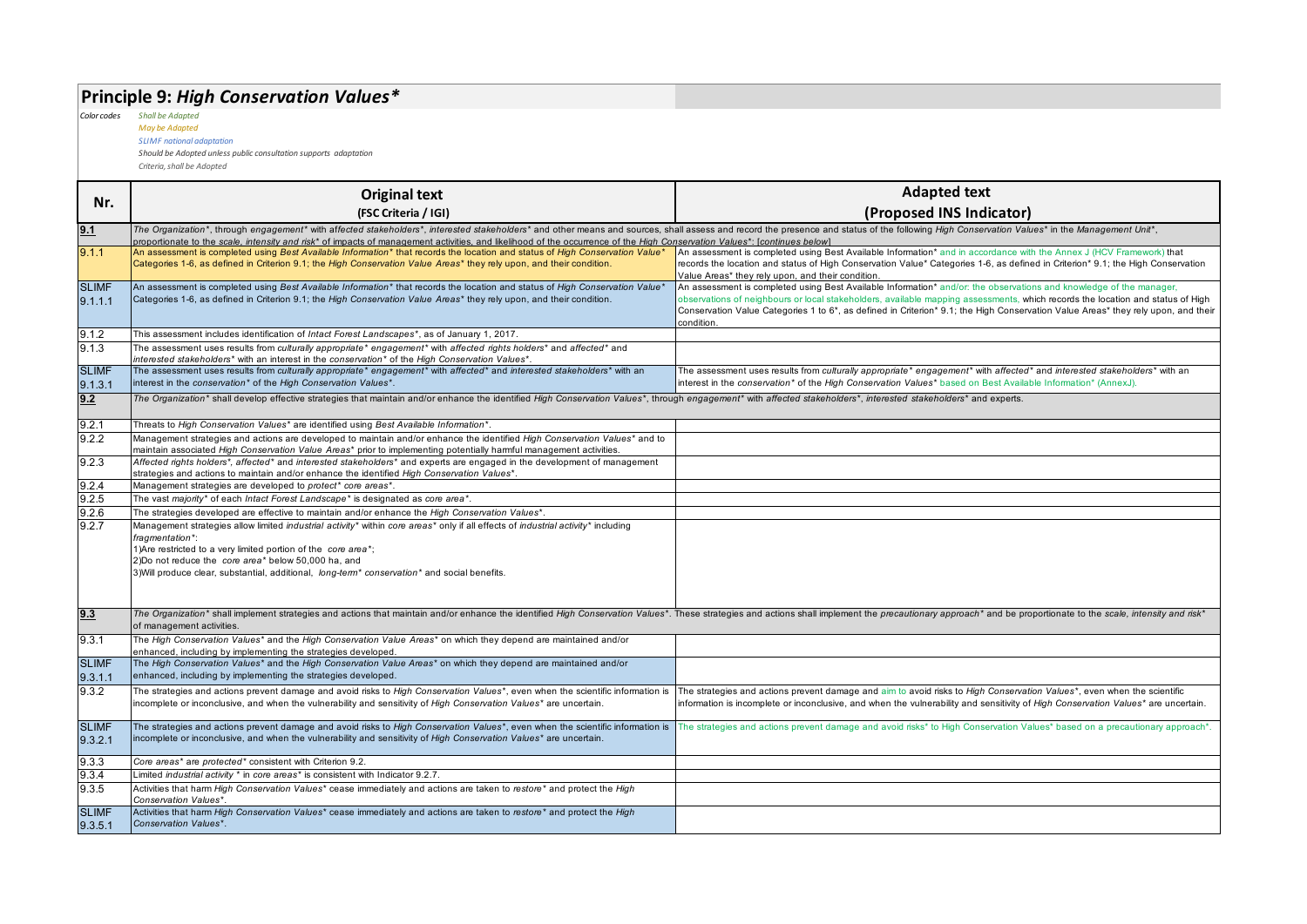| 9.4                     | The Organization* shall demonstrate that periodic monitoring is carried out to assess changes in the status of High Conservation Values*, and shall adapt its management strategies to ensure their effective protection*. The<br>the scale, intensity and risk* of management activities, and shall include engagement* with affected stakeholders*, interested stakeholders* and experts.                   |                                                                                                                                                                     |  |
|-------------------------|---------------------------------------------------------------------------------------------------------------------------------------------------------------------------------------------------------------------------------------------------------------------------------------------------------------------------------------------------------------------------------------------------------------|---------------------------------------------------------------------------------------------------------------------------------------------------------------------|--|
| 9.4.1                   | A program of periodic monitoring assesses:<br>1) Implementation of strategies;<br>2) The status of High Conservation Values*, including High Conservation Value Areas* on which they depend; and<br>3) The effectiveness of the management strategies and actions for the protection* of High Conservation Values*, to fully<br>maintain and/or enhance the High Conservation Values*.                        |                                                                                                                                                                     |  |
| <b>SLIMF</b><br>9.4.1.1 | A program of periodic <i>monitoring</i> * assesses:<br>1) Implementation of strategies;<br>[2] The status of High Conservation Values* including High Conservation Value Areas* on which they depend; and<br>3) The effectiveness of the management strategies and actions for the <i>protection</i> * of <i>High Conservation Value</i> * to fully maintain<br>and/or enhance the High Conservation Values*. |                                                                                                                                                                     |  |
| 9.4.2                   | The monitoring program includes engagement* with affected* rights holders, affected and interested stakeholders* and experts.                                                                                                                                                                                                                                                                                 |                                                                                                                                                                     |  |
| <b>SLIMF</b><br>9.4.2.1 | The monitoring* program includes engagement* with affected* and interested stakeholders* and experts.                                                                                                                                                                                                                                                                                                         | The monitoring program includes engagement <sup>*</sup> with local stakeholders <sup>*</sup> and experts, together with existing monitoring<br>records and mapping. |  |
| 9.4.3                   | The monitoring program has sufficient scope, detail and frequency to detect changes in High Conservation Values*, relative to<br>the initial assessment and status identified for each High Conservation Value*.                                                                                                                                                                                              |                                                                                                                                                                     |  |
| 9.4.4                   | Management strategies and actions are adapted when monitoring or other new information show that these strategies and<br>actions are insufficient to ensure the maintenance and/or enhancement of High Conservation Values*.                                                                                                                                                                                  |                                                                                                                                                                     |  |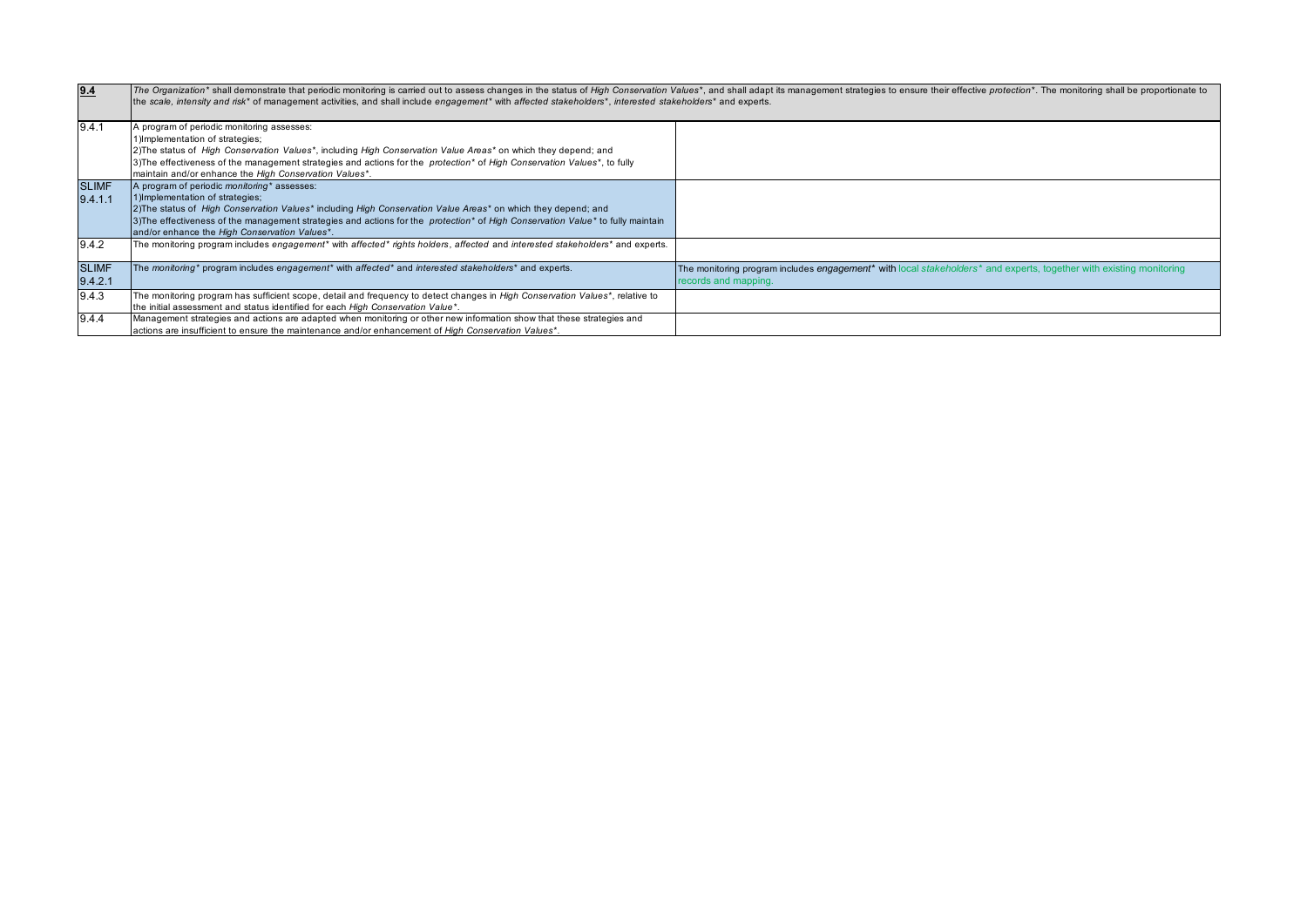|             | <b>Principle 10: Implementation of Management Activities</b>                                                                                                                                                                              |                                                                                                                                                                                                                                                                         |
|-------------|-------------------------------------------------------------------------------------------------------------------------------------------------------------------------------------------------------------------------------------------|-------------------------------------------------------------------------------------------------------------------------------------------------------------------------------------------------------------------------------------------------------------------------|
| Color codes | <b>Shall be Adapted</b>                                                                                                                                                                                                                   |                                                                                                                                                                                                                                                                         |
|             | May be Adapted                                                                                                                                                                                                                            |                                                                                                                                                                                                                                                                         |
|             | <b>SLIMF</b> national adaptation                                                                                                                                                                                                          |                                                                                                                                                                                                                                                                         |
|             | Should be Adopted unless public consultation supports adaptation                                                                                                                                                                          |                                                                                                                                                                                                                                                                         |
|             | Criteria, shall be Adopted                                                                                                                                                                                                                |                                                                                                                                                                                                                                                                         |
| Nr.         | <b>Original text</b>                                                                                                                                                                                                                      | <b>Adapted text</b>                                                                                                                                                                                                                                                     |
|             | (FSC Criteria / IGI)                                                                                                                                                                                                                      | (Proposed INS Indicator, April 2022)                                                                                                                                                                                                                                    |
| 10.1        | After harvest or in accordance with the management plan*, The Organization* shall, by natural or artificial regeneration methods, regenerate vegetation cover in a timely fashion to pre-harvesting or more natural conditions            |                                                                                                                                                                                                                                                                         |
| 10.1.1      | Harvested sites are regenerated in a timely manner* that:                                                                                                                                                                                 | Harvested sites are regenerated according to the management plan in a timely manner* that:                                                                                                                                                                              |
|             | 1) Protects affected environmental values*; and                                                                                                                                                                                           | 1) Protects affected environmental values*;                                                                                                                                                                                                                             |
|             | 2) Is suitable to recover overall pre-harvest* or natural forest* composition and structure.                                                                                                                                              | 2) Is suitable to recover overall pre-harvest* or natural forest* composition and structure; and<br>3) Avoids peatlands                                                                                                                                                 |
|             |                                                                                                                                                                                                                                           | 4) Does not lead to increased acidification or delay surface water recovery to good status.                                                                                                                                                                             |
| 10.1.2      | Regeneration activities* are implemented in a manner that:                                                                                                                                                                                | Regeneration activities* are implemented in a manner that:                                                                                                                                                                                                              |
|             | 1)For harvest of existing plantations <sup>*</sup> , regenerate to the vegetation cover that existed prior to the harvest or to more natural                                                                                              | 1) For harvest of existing plantations, regenerate to native woodlands, or to more natural conditions using ecologically well-                                                                                                                                          |
|             | conditions* using ecologically well-adapted species;                                                                                                                                                                                      | adapted, native species.                                                                                                                                                                                                                                                |
|             | 2)For harvest of <i>natural forests*</i> , regenerate to <i>pre-harvest*</i> or to more <i>natural conditions*</i> ; or<br>3) For harvest of degraded natural forests <sup>*</sup> , regenerate to more natural conditions <sup>*</sup> . | 2) For harvest of natural forests*, regenerate to pre-harvest* or to more natural conditions*; or<br>3) For harvest of degraded natural forests*, regenerate to more natural conditions*.                                                                               |
| 10.2        | The Organization* shall use species for regeneration that are ecologically well adapted to the site and to the management objectives*. The Organization* shall use native species* and local genotypes* for regeneration, unle            |                                                                                                                                                                                                                                                                         |
| 10.2.1      | Species* chosen for regeneration are ecologically well adapted to the site, are native species* and are of local provenance,                                                                                                              |                                                                                                                                                                                                                                                                         |
|             | unless clear and convincing justification is provided for using non-local genotypes* or non-native species*.                                                                                                                              |                                                                                                                                                                                                                                                                         |
| 10.2.2      | Species chosen for regeneration are consistent with the regeneration objectives* and with the management objectives*.                                                                                                                     | Species chosen for regeneration are consistent with the regeneration objectives* and with the management objectives*. Where                                                                                                                                             |
|             |                                                                                                                                                                                                                                           | natural regeneration and succession is occurring it shall be encouraged and enhanced, unless this is damaging to environmenta<br>values*                                                                                                                                |
| 10.3        | The Organization* shall only use alien species* when knowledge and/or experience have shown that any invasive impacts can be controlled and effective mitigation measures are in place.                                                   |                                                                                                                                                                                                                                                                         |
| 10.3.1      | Alien species* are used only when direct experience and/or the results of scientific research demonstrate that invasive impacts                                                                                                           | Non-native tree species* are used only when direct experience and/or the results of scientific research demonstrate that invasive                                                                                                                                       |
|             | can be controlled.                                                                                                                                                                                                                        | impacts can be controlled.                                                                                                                                                                                                                                              |
| 10.3.2      | Alien species* are used only when effective mitigation measures are in place to control their spread outside the area in which                                                                                                            | Non-native tree species* are used only when effective mitigation measures (scientifically or empirically proven) are in place to                                                                                                                                        |
| 10.3.3      | they are established.<br>The spread of invasive species* introduced by The Organization* is controlled.                                                                                                                                   | control their spread outside the area in which they are established.<br>The spread of invasive species* introduced by The Organization* is controlled at the expense of the Organisation.                                                                               |
| 10.3.4      | Management activities are implemented, preferably in cooperation with separate regulatory bodies where these exist, with an aim                                                                                                           | Management activities are implemented, preferably in cooperation with separate regulatory bodies where these exist, with an aim                                                                                                                                         |
|             | to control the invasive impacts of alien species* that were not introduced by The Organization*.                                                                                                                                          | to control the invasive impacts of Non-native tree species*.                                                                                                                                                                                                            |
| 10.4        | The Organization* shall not use genetically modified organisms* in the Management Unit*.                                                                                                                                                  |                                                                                                                                                                                                                                                                         |
| 10.4.1      | Genetically modified organisms* are not used.                                                                                                                                                                                             |                                                                                                                                                                                                                                                                         |
| 10.5        | The Organization* shall use silvicultural practices that are ecologically appropriate for the vegetation, species, sites and management objectives*.                                                                                      |                                                                                                                                                                                                                                                                         |
| 10.5.1      | Silvicultural practices are implemented at a scale that is ecologically appropriate for the vegetation, species, sites and<br>management objectives*.                                                                                     | Silvicultural practices are implemented at a scale that is ecologically appropriate for the vegetation, species, site, management<br>bbjectives*, are consistent with the EU Forest Strategy (2030) and befits the Landscape Character Area*.                           |
|             |                                                                                                                                                                                                                                           | 10.5.1.1 Where species, sites, wind risk, tree heath risk or management objectives allow, a range of silvicultural approaches, and                                                                                                                                      |
|             |                                                                                                                                                                                                                                           | in particular lower impact silvicultural systems, shall be adopted with the aim of diversifying ages, species and stand structures.                                                                                                                                     |
|             |                                                                                                                                                                                                                                           |                                                                                                                                                                                                                                                                         |
| 10.6        |                                                                                                                                                                                                                                           | The Organization* shall minimize or avoid the use of fertilizers*. When fertilizers* are used, The Organization* shall demonstrate that use is equally or more ecologically and economically beneficial than use of silvicultu                                          |
| 10.6.1      | The use of fertilizers* is minimized or avoided                                                                                                                                                                                           | The use of fertilizers* is avoided on:<br>1. oligotrophic or ultraoligotrophic sites;                                                                                                                                                                                   |
|             |                                                                                                                                                                                                                                           | 2. priority habitats;                                                                                                                                                                                                                                                   |
|             |                                                                                                                                                                                                                                           | 3. around priority plant species; and                                                                                                                                                                                                                                   |
|             |                                                                                                                                                                                                                                           | 4. around veteran trees.                                                                                                                                                                                                                                                |
| 10.6.2      | When fertilizers* are used, their ecological and economic benefits are equal to or higher than those of silvicultural systems that<br>do not require fertilizers*                                                                         | Where fertilizers* are used, their ecological benefits are equal to or higher than those of silvicultural systems that do not require<br>ertilizers*, and do not affect the ecosystem stability.                                                                        |
| 10.6.3      | When fertilizers* are used, their types, rates, frequencies and site of application are documented.                                                                                                                                       |                                                                                                                                                                                                                                                                         |
| 10.6.4      | When fertilizers* are used, environmental values* are protected, including through implementation of measures to prevent                                                                                                                  |                                                                                                                                                                                                                                                                         |
|             | damage.                                                                                                                                                                                                                                   |                                                                                                                                                                                                                                                                         |
| 10.6.5      | Damage to environmental values* resulting from fertilizer* use is mitigated or repaired.                                                                                                                                                  |                                                                                                                                                                                                                                                                         |
| 10.7        | The Organization* shall use integrated pest management and silviculture* systems which avoid, or aim at eliminating, the use of chemical pesticides*. The Organization* shall not use any chemical pesticides* prohibited by F            |                                                                                                                                                                                                                                                                         |
| 10.7.1      | Integrated pest management, including selection of silviculture* systems, is used to avoid, or aim to eliminate, the frequency,                                                                                                           | An integrated pest management strategy, including selection of silviculture* systems, is used to avoid, or aims to eliminate, the<br>frequency, extent and amount of chemical pesticide* applications, and result in non-use or overall reductions in applications. The |
|             | extent and amount of chemical pesticide* applications, and result in non-use or overall reductions in applications.                                                                                                                       | strategy takes account of the importance of safeguarding the value of special biodiversity attributes when considering methods of                                                                                                                                       |
|             |                                                                                                                                                                                                                                           | control and demonstrates knowledge of the latest published advice and its appropriate application.                                                                                                                                                                      |
| 10.7.2      | Chemical pesticides* prohibited by FSC's Pesticide Policy are not used or stored in the Management Unit* unless FSC has                                                                                                                   |                                                                                                                                                                                                                                                                         |
|             | granted derogation.                                                                                                                                                                                                                       |                                                                                                                                                                                                                                                                         |
| 10.7.3      | Records of pesticide* usage are maintained, including trade name, active ingredient, quantity of active ingredient used, period of<br>use, location and area of use and reason for use.                                                   | Records of pesticide* usage are maintained, including trade name, active ingredient, quantity of active ingredient used, period of                                                                                                                                      |
|             |                                                                                                                                                                                                                                           | use (date and time), location & area of use (mapped), prior use notification to afected stakeholders, and reason for use.                                                                                                                                               |
| 10.7.4      | The use of pesticides* complies with the ILO document "Safety in the use of chemicals at work" regarding requirements for the                                                                                                             |                                                                                                                                                                                                                                                                         |
|             | transport, storage, handling, application and emergency procedures for cleanup following accidental spillages.                                                                                                                            |                                                                                                                                                                                                                                                                         |
| 10.7.5      | If pesticides* are used, application methods minimize quantities used, while achieving effective results, and provide effective                                                                                                           |                                                                                                                                                                                                                                                                         |
| 10.7.6      | protection* to surrounding landscapes*.<br>Damage to environmental values* and human health from pesticide* use is prevented and mitigated or repaired where damage                                                                       | Damage to environmental values* and human health from pesticide* use is prevented by prior notification of all potentially                                                                                                                                              |
|             | occurs.                                                                                                                                                                                                                                   | affected stakeholders and local authorities in advance of the application of any pesticide/toxic chemical.                                                                                                                                                              |